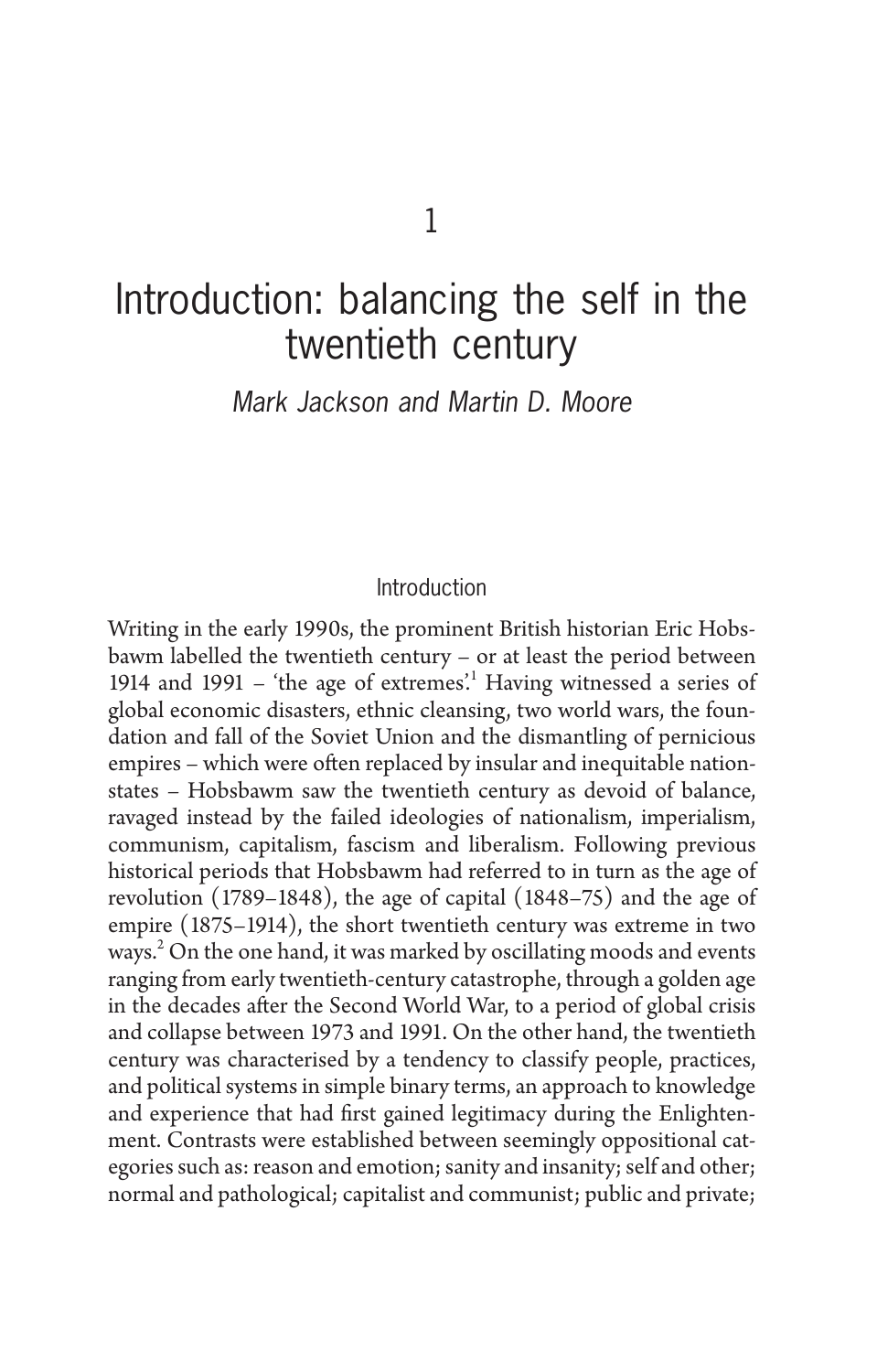female and male; creativity and conformity; individualism and incorporation; static and dynamic; and, as Hobsbawm pointed out, losers and winners. 3

 Hobsbawm recognised that extreme social conditions or political positions were not necessarily unbalanced or labile. Opposing forces – such as capitalism and communism during the Cold War – could be inherently stabilising, serving to preserve a precarious balance of power. 4 According to some post-war Western commentators, for example, global stability in a 'post-crisis world' could be achieved not only (or even primarily) through political negotiation, but also through the 'inhibiting nuclear balance of terror'.<sup>5</sup> However, experiences and representations of crises were not necessarily as uniform or universal as Hobsbawm imagined. Republican China, for example, regarded itself differently from the Western world; while European countries might be 'nations of extreme', China by contrast was, in its own eyes, a 'nation of moderation.<sup>6</sup> Equally, the process of balancing competing interests was neither static nor predetermined, but always dynamic and emergent: the tipping point between seemingly polarised positions was forever shifting in ways that were dictated by socio-economic, cultural, political and environmental conditions. Although disturbances in equilibrium were often catastrophic, they could also be self-correcting. According to Hobsbawm, it was the social and moral crises of the second half of the twentieth century that provided momentum for the regeneration of communities and civil society, or at least for addressing more directly a growing sense of alienation from the modern mechanised world.<sup>7</sup>

 If preoccupations with moderating extremism and mitigating conflict – or what Greg Eghigian, Andreas Killen and Christine Leuenberger have referred to as being 'obsessed with the enemy' – constituted a key aspect of military manoeuvres, political systems and economic theories, they also featured in twentieth-century articulations of personal identity and psychological conflict, although in these circumstances they were often subject to more critical appraisal.<sup>8</sup> In *The Divided Self*, first published in 1959, the Scottish psychiatrist R. D. Laing suggested that schizoid and schizophrenic individuals were split in two ways: 'in the first place, there is a rent in his relation to the world and, in the second, there is a disruption of his relation with himself', leading to 'despairing aloneness and isolation'.<sup>9</sup> According to Laing, the 'technical vocabulary' of psychiatry, which focused on abstract oppositional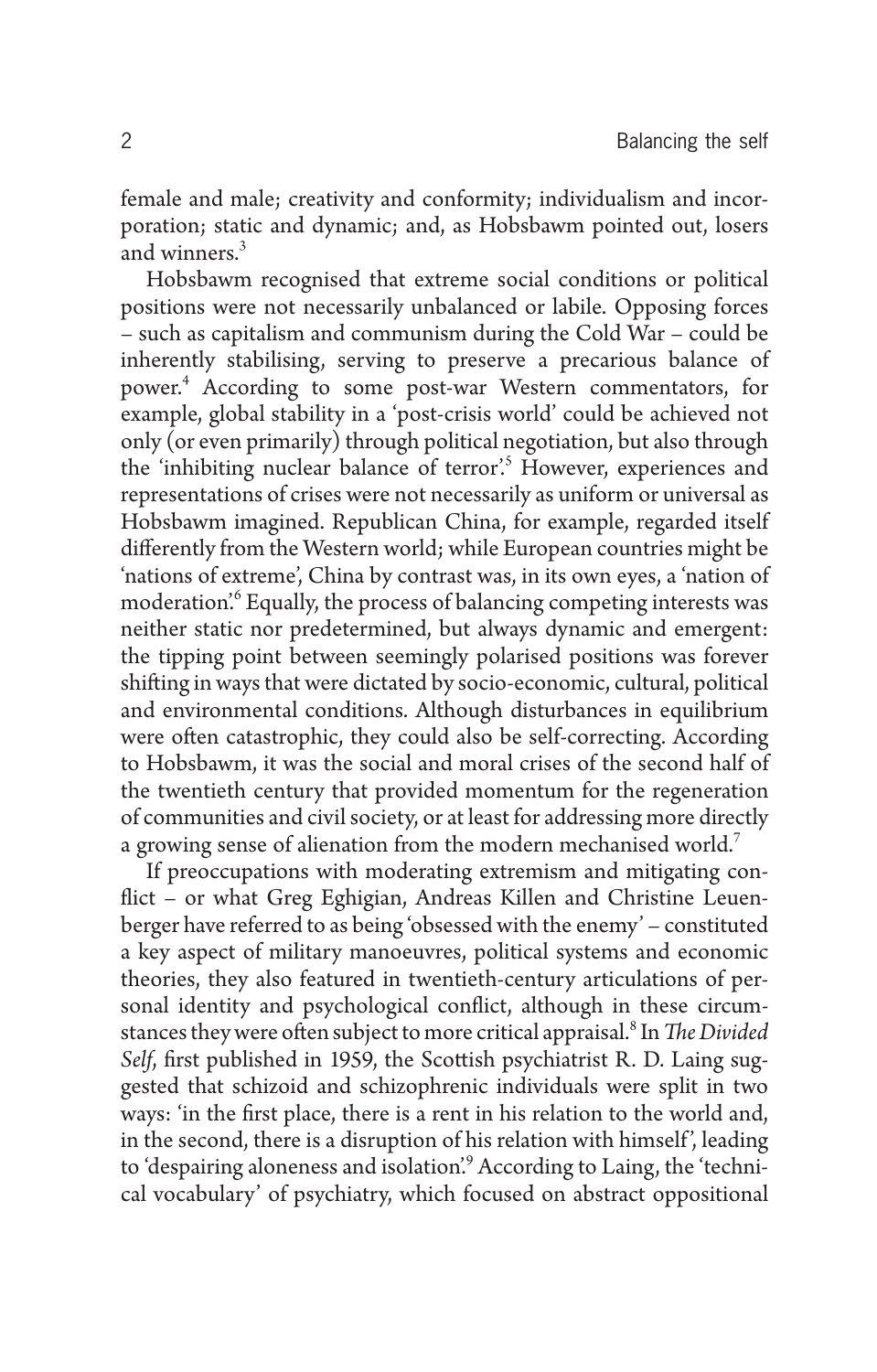and divisive concepts such as mind-body and psyche-soma, was unable to account for the complexity or relationality of experience and illness, that is  $-$  in Laing's deliberate borrowing from Heidegger  $-$  of being in the world.<sup>10</sup> Contemporary fixations with achieving a normal, adjusted state – through medication or lobotomy, for example – were dangerous precisely because they suppressed the human capacity to experience extreme or transcendent emotions. From the perspective of antipsychiatrists such as Laing, David Cooper and Thomas Szasz, the pursuit of balance or equilibrium constituted not an effective pathway to integration and freedom, but merely a means of 'acquiring a false self to adapt to false realities.<sup>11</sup>

Laing's position did not hold. In the midst of the global upheavals that characterised Hobsbawm's 'age of extremes', personal health and political stability were to be achieved through conformity rather than transgression, by regulating rather than expressing emotions, and by harmonising the interests of the self with those of the state through what Elisabeth Hsu has referred to, in the context of older humoral theories of balance, as the 'medico-moral nexus of moderation'.<sup>12</sup> In an increasingly individualised, liquid society in which self-interest and selffulfilment – however desirable – might disrupt social order, balance operated as a 'catchall term',<sup>13</sup> one that expressed the need for stability and equilibrium within bodies, families, communities, societies, political systems and global relations.<sup>14</sup> The seemingly distinct domains of enquiry within which balance emerged as a concept were not disconnected: biological models of balance and homeostasis, for example, were employed to justify political arguments for the equitable distribution of resources and information; and political allegiances inflected physiological accounts of adaptation and health. 15 Similarly, although advice to balance marriages or to ensure work-life balance was framed explicitly in terms of enabling personal and family health, individualised techniques for achieving 'balance', or at least the illusion of balance, represented another manifestation of contemporary political economy and the disciplinary effects of 'empowerment' typical of the neoliberalisation of everyday life.<sup>16</sup>

This collection of essays argues that concepts of balance provided a central – though often diverse and contested – organising motif for a wide spectrum of medical and political projects in the twentieth century. More than this, it proposes that programmes dependent on,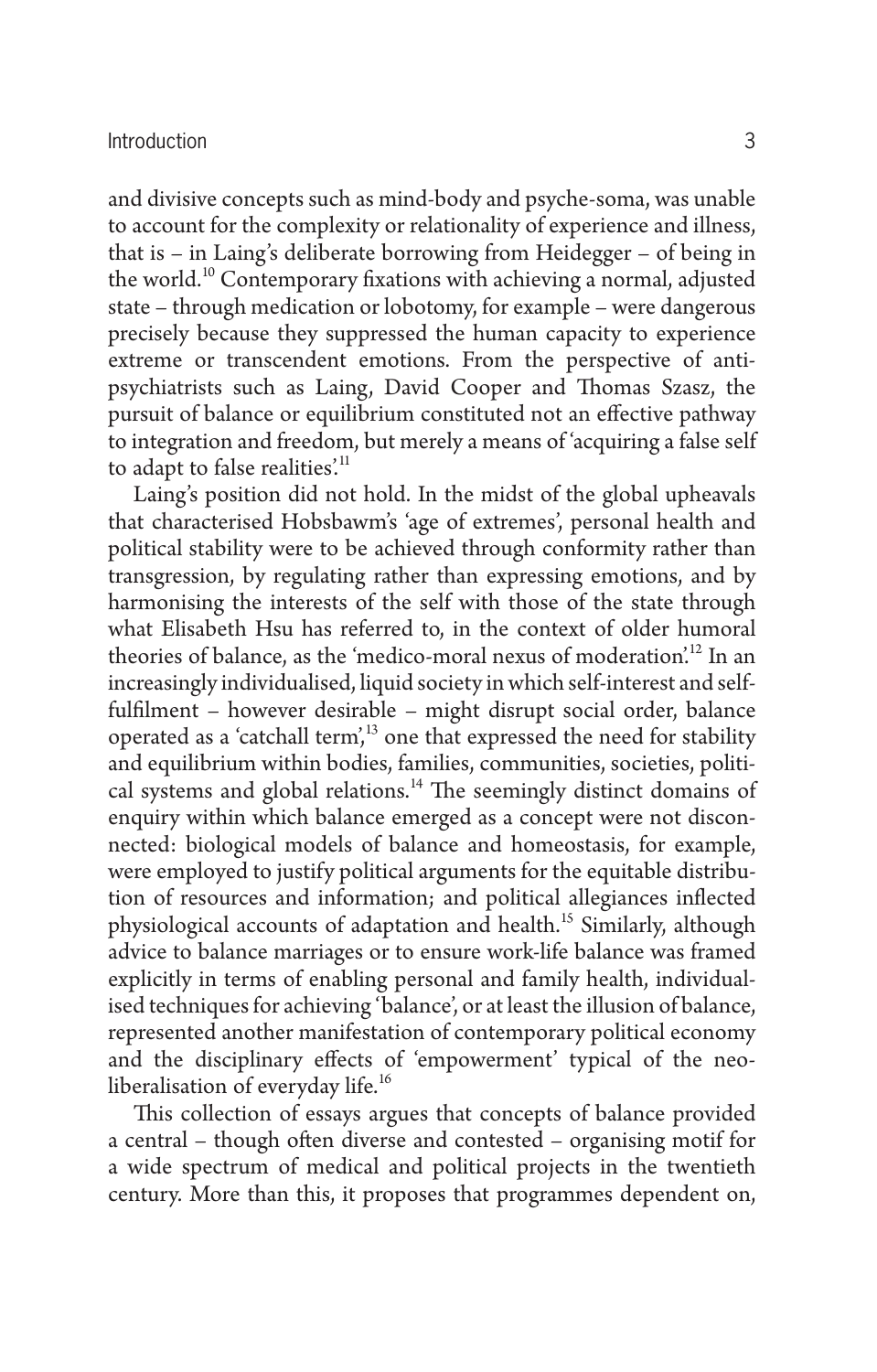and designed to achieve or maintain, balance regularly sought to cultivate specific types of individuals and enrol them in various ways. Even when balance was seen to derive from collective enterprise, 'balance' and 'self' were closely intertwined. By focusing on health and the body, this volume explores the multiple ways in which institutions, actors and networks mobilised divergent concepts of balance for various ends, investigates how individuals were constituted and convinced to pursue bodily, psychological, emotional, spiritual, social and political equilibrium, and examines the challenges to  $-$  and reconfigurations of – conceptions of balance in an age of extremes. Together, the following chapters historicise and complicate assumptions about the links between individualised balance and forms of production or political regimes, and highlight the malleability and multi-valence of balance as a concept. Through its investigations into the diverse life of 'balance', therefore, the volume not only contributes to the cultural history of an everyday concept, but also generates insights into the history of health governance and subjectivity and into the close connections between medicine, politics and the regulation of social life.

## Balancing acts

 In her address to the 61st World Health Assembly in May 2008, the Director-General of the World Health Organization (WHO), Dr Margaret Chan, concluded her analysis of current threats to global health with the following words: 'A world that is out of balance in matters of health is neither stable nor secure.<sup>'17</sup> Dr Chan was not alone in conceiving patterns of health and illness, the delivery of healthcare services and the maintenance of global security in terms of balance. During the twentieth century it became customary to mobilise concepts of balance and imbalance to capture the multiple dimensions of human, nonhuman and planetary health. As a growing scholarly literature attests, the language of balance – as well its various synonyms and antonyms – permeated accounts of political stability, the cost-effectiveness of healthcare systems, the distribution of women and men in medicine and other professions, Eastern and Western approaches to the pursuit of happiness and well-being, the diversity and sustainability of ecosystems, and shifting patterns of infectious and non-infectious diseases.<sup>18</sup>

 In modern Western medicine, balance has been applied quite literally to the capacity of bodies to remain upright and stable in the face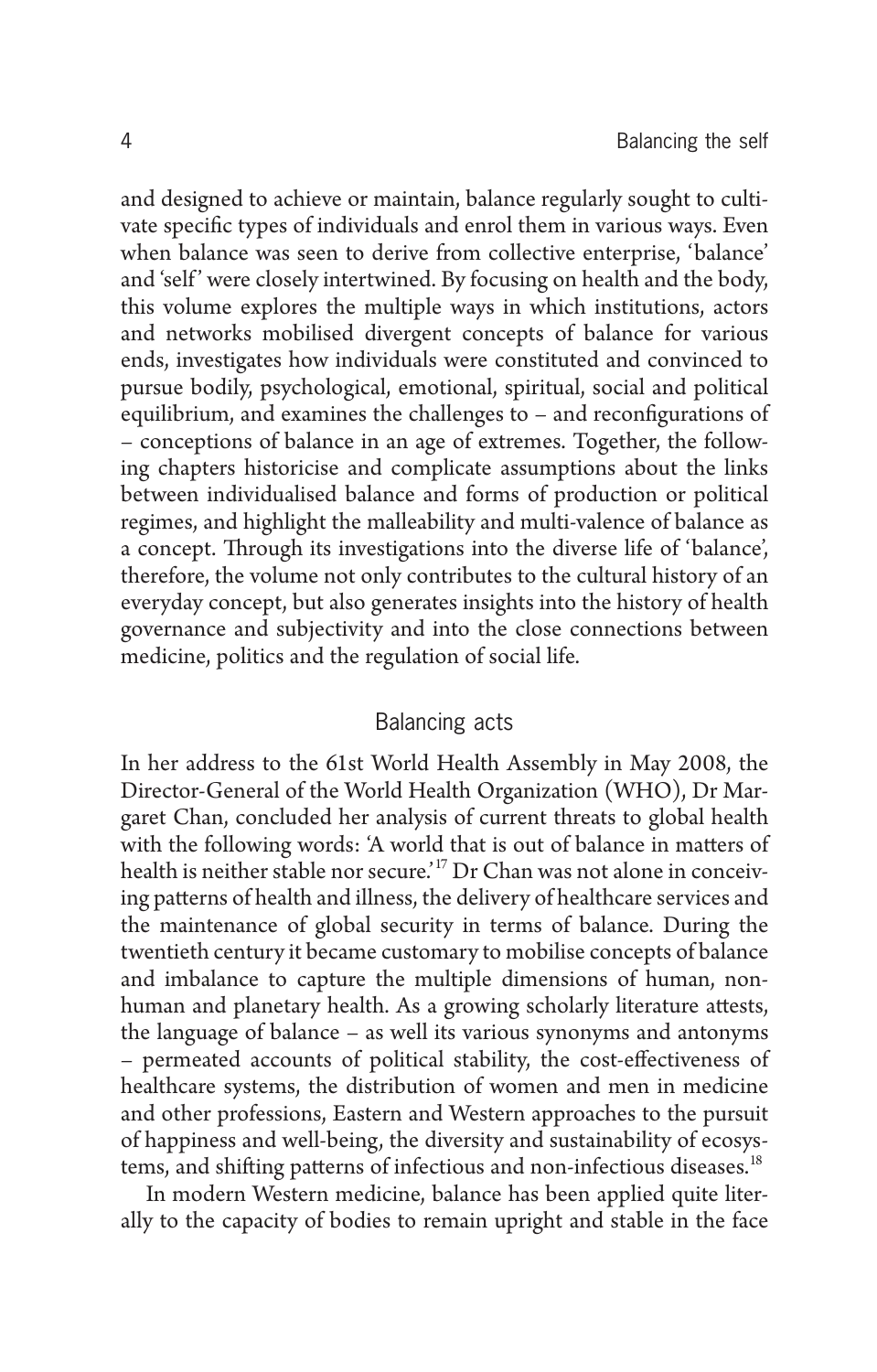of fluctuating internal and external demands. In conditions such as Parkinson's Disease, multiple sclerosis, strokes and Ménière's disease, an inability to maintain or restore physical balance - sometimes configured in terms of hidden physiological disturbances of a vital 'sixth sense' – has been regarded as the principal mechanism driving impaired function and the risk of physical injury.<sup>19</sup> Physiologically grounded accounts of balance, or the need to regulate the relationship between the inhibition and stimulation of biological processes, were evident elsewhere across the twentieth century: in studies of homeostasis, which emphasised the importance of the neuroendocrine system in maintaining vital functions; $20$  in clinical formulations of the causes and symptoms of asthma, epilepsy and sexual dysfunction; $^{21}$  in pharmacological models of conditions such as manic depression (more recently bipolar disorder), which were understood in the interwar period as the product of dysregulation of acid-base equilibrium and subsequently in terms of 'chemical imbalances' in the  $\hat{b}$ rain;<sup>22</sup> and in approaches to monitoring blood sugar in patients with diabetes, exemplified by the official journal of the British Diabetic Association being renamed *Balance* from 1961. 23 Although these conditions were often portrayed in terms of natural biological processes, it is important to recognise that the concept of balance in these domains of medicine was imbued with emotional and political significance: as Martin Moore argues, patients who managed to balance their blood sugar levels were regarded (and rewarded) as 'good diabetics'; and holistic and organismic models of the regulatory processes that maintained physiological balance – or what Walter Cannon referred to as the 'wisdom of the body' – provided blueprints for social organisation. $^{24}$ 

 While balance helped to constitute modern biomedical understandings of health and disease, it also served to structure treatments. Balance helped to configure practices and treatments designed to reduce pain, improve posture and mobility, and promote health by strengthening or restoring bodily and emotional stability. Some therapies, such as yoga, meditation, herbalism and certain forms of massage, originated in Indian, Chinese and Islamic medical cultures that foregrounded the attainment of balance or harmony as a pathway to health.<sup>25</sup> Others, such as Pilates (pioneered by the German gymnast Joseph Pilates), the Alexander technique (developed in the 1890s), physiotherapy, osteopathy, chiropractic, the use of balance boards, and 'zero balancing' (a technique introduced by Dr Fritz Smith in 1973), were rooted in European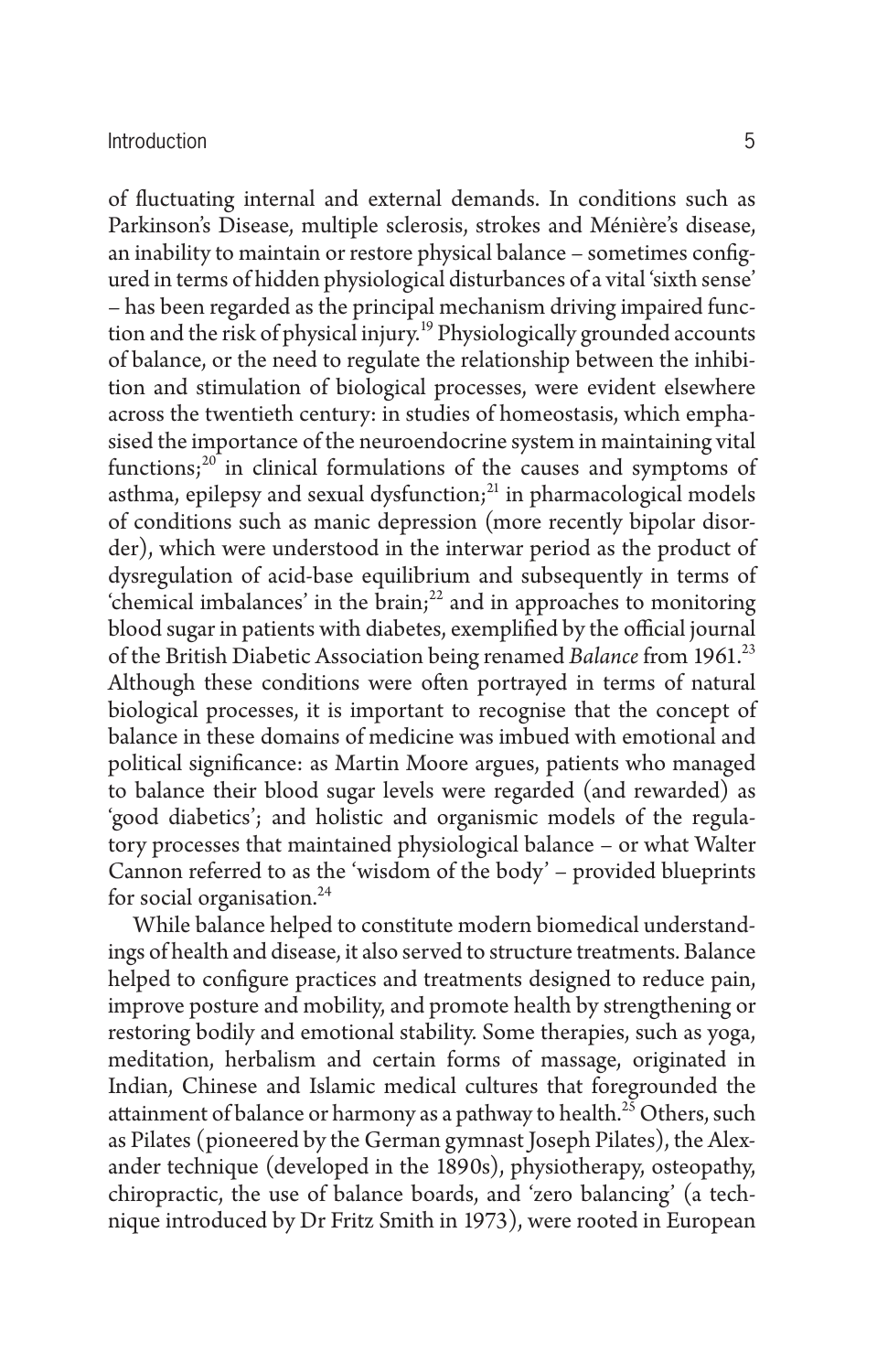and North American interest in the capacity for remedial gymnastics and massage therapy to rehabilitate injured servicemen and disabled workers. 26 Although sometimes dismissed as 'alternative therapies', or as practices merely supplementary to medicine, such approaches to physical, mental and spiritual health, in conjunction with health education advice to follow balanced diets, drink less and exercise more, were increasingly advocated – and purchased – as part of a healthy lifestyle: improving balance through movement and manipulation was thought to release energy, enhance resilience, promote endurance and productivity, combat obesity and increase a sense of 'wellness'.<sup>27</sup>

Balance also figured strongly in treatments of mental illness. From the 1920s, when Sigmund Freud emphasised the instinctive drive to maintain psychological stability, working through personal crises in order to balance and integrate competing facets of personality became a feature of psychological approaches to restoring emotional well-being, particularly at key transition points in the life course.<sup>28</sup> After the Second World War, clinical and pharmaceutical interest in the biochemical determinants of mental health led to the development and increasing consumption of antidepressants, which were thought to improve mood by restoring the balance of neurotransmitters. Similarly, 'mood stabilisers', a term applied initially to lithium but also later used to describe a range of anti-epileptic drugs, such as lamotrigine and sodium valproate, were prescribed to reduce the dramatic mood swings associated with manic depression.<sup>29</sup> Of course, these approaches to mental health have not been uncontested. Clinicians and historians such as David Healy and Joanna Moncrieff have critiqued the manner in which popular notions of balance and stability were exploited by pharmaceutical companies in order to broaden the boundaries of mental illness and create a lucrative market for psychoactive substances. 30 Yet, in spite of opposition to the commercialisation of the language of balance, such explanations for mental illness have persisted, allowing patients and their clinicians to articulate the anxieties and distress generated not merely by physiological changes, but also partly by economic uncertainty, professional insecurity, social turmoil and political instability – that is, by a world that is itself seemingly out of balance.<sup>31</sup>

Although they often rejected claims made by proponents of biological psychiatry, psychiatrists interested in the psychosocial determinants of mental illness also embraced a model of mood disorders that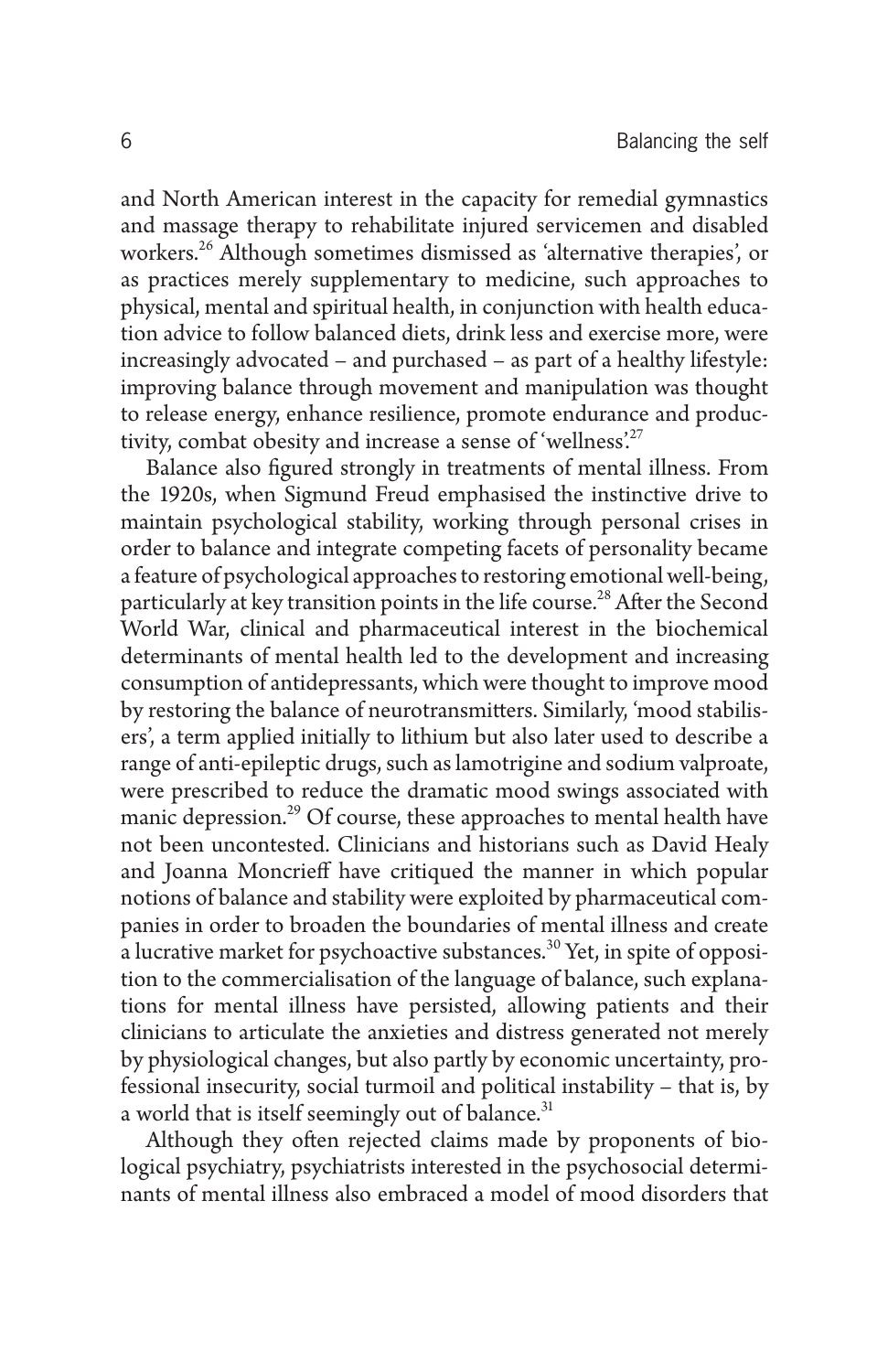mobilised the concept of balance, or what the American psychiatrist Karl Menninger referred to in 1963 as 'the vital balance'.<sup>32</sup> Menninger's position is particularly instructive. Although he regarded 'balance' as a 'pretty metaphor',  $33$  he recognised its power to capture post-war concerns about personal adaptation and social adjustment, about the tensions between conformity and creativity, and about the necessity of ensuring and enabling regulatory mechanisms at psychological, physiological and social levels in order to maintain health and stability. His work also demonstrates the diversity and malleability of notions of balance. Regulation need not mean stagnation, adherence to a fixed norm, or a smooth, untroubled pattern of adjustment, Menninger insisted, but instead encompassed complex processes that oscillated and varied, not necessarily returning to the same steady state, but establishing a new relatively steady state generated by growth, learning and fulfilment. Indeed, for Menninger unbending stability compromised and trivialised life: 'Life cannot be without stability', he wrote, 'but is a completely stable life human?'<sup>34</sup> In the 'open systems' characteristic of living organisms, Menninger argued, the need to adapt in order to survive demanded flexibility and mobility in physiological and psychological systems: 'A system, to perform work, however, must not *be* in equilibrium but continually on the way toward attaining it.<sup>35</sup>

 Maintaining some measure of functional balance was regarded primarily as a problem of regulation. According to Georges Canguilhem, physiological regulation was the 'supreme biological fact'.<sup>36</sup> Regulation also emerged as a key mechanism of adaptation and health promotion in psychosocial and psychosomatic medicine. In both realms, an emphasis on regulation carried political overtones, related to how responsibility for stability was apportioned either to individuals or the state. During the twentieth century, at least in the Western world, it was increasingly individuals who became liable for regulating their behaviour and health, even in countries with state-funded welfare systems. Psychological illness in response to stress, for example, was interpreted as a failure on the part of individuals to effectively manage work-life balance or to cope with fluctuating environmental and economic pressures. Research on both sides of the Atlantic highlighting links between stressful life events, behaviour and illness or between migration and health,<sup>37</sup> as well as studies stressing the importance of perception and coping to the appearance of psychological disturbances,<sup>38</sup> encouraged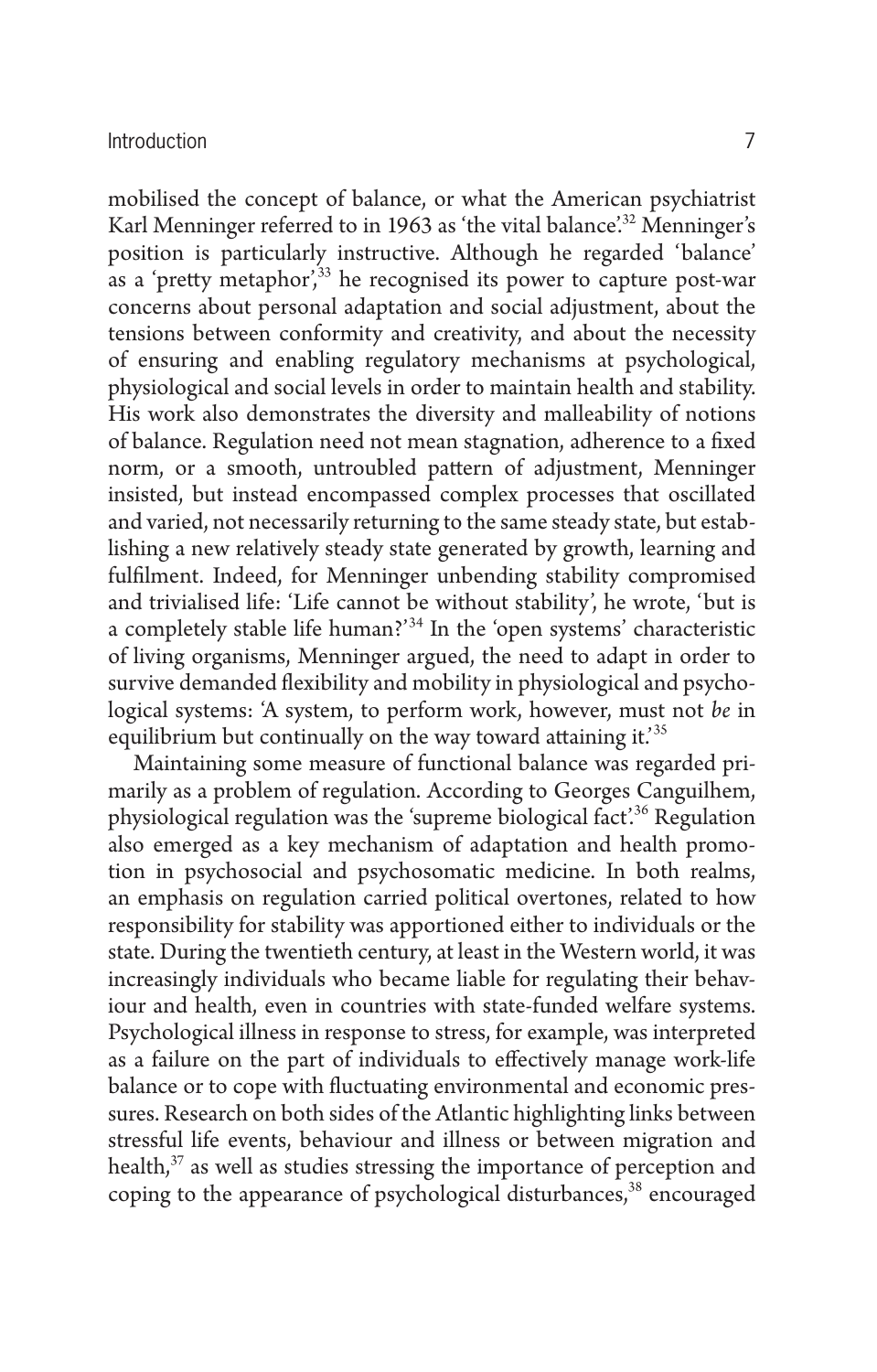psychiatrists and patients to regard mental illness as the product of an unbalanced - perhaps decadent or indulgent - lifestyle, in which effective adaptation to the stress of life was compromised.<sup>39</sup> In this paradigm, treatment focused primarily not on restoring biochemical balance in the brain, but on promoting self-help, that is by empowering people to balance their own lives through purchased programmes of cognitive behavioural therapy,<sup>40</sup> biofeedback and relaxation techniques, $4\overline{1}$  or mindful meditation. 42

The potency of balance as a normalising concept was not limited to debates about health. In a speech to the Royal Society delivered in 1988, the British Prime Minister, Margaret Thatcher, claimed that 'stable prosperity' could only be achieved 'throughout the world provided the environment is nurtured and safeguarded'. 'Protecting the balance of nature', she concluded, 'is therefore one of the great challenges of the late twentieth century.<sup>43</sup> Although Thatcher's commitment to environmental preservation was politically expedient, since she had shown little interest in such issues until the emergence of a global green movement in the late 1980s, her comments testify to growing scientific, public and political interest in reducing environmental degradation, protecting ecological balance, ensuring the harmony and sustainability of the cosmos and preserving human health – interest that had been stimulated in the post-war years by Rachel Carson, James Lovelock and others. 44 While the precise meaning of the term 'balance of nature' was rarely explicated and often dismissed as a myth,<sup>45</sup> the notion served to structure political arguments for greater regulation of environmental hazards, improved mobilisation of economic resources, and more integrated, cross-sectoral approaches to global health and well-being. 46

Emphasis on the benefits of preserving the balance of nature was not new. Drawing explicitly on Hippocratic notions of the 'healing power of nature', late nineteenth- and early twentieth-century clinicians and their patients increasingly regarded nature as an antidote to the perils of industrialisation and urbanisation. As a number of historical studies have suggested, city-dwellers seeking healthier environments to cure or relieve the symptoms of tuberculosis, asthma, hay fever, bronchitis, rickets and neurasthenia flocked to the mountains and coasts, where the air was supposedly cleaner and lifestyles healthier.<sup>47</sup> During the twentieth century, concerns about the impact of human patterns of consumption of fuel and food sources on environmental sustainability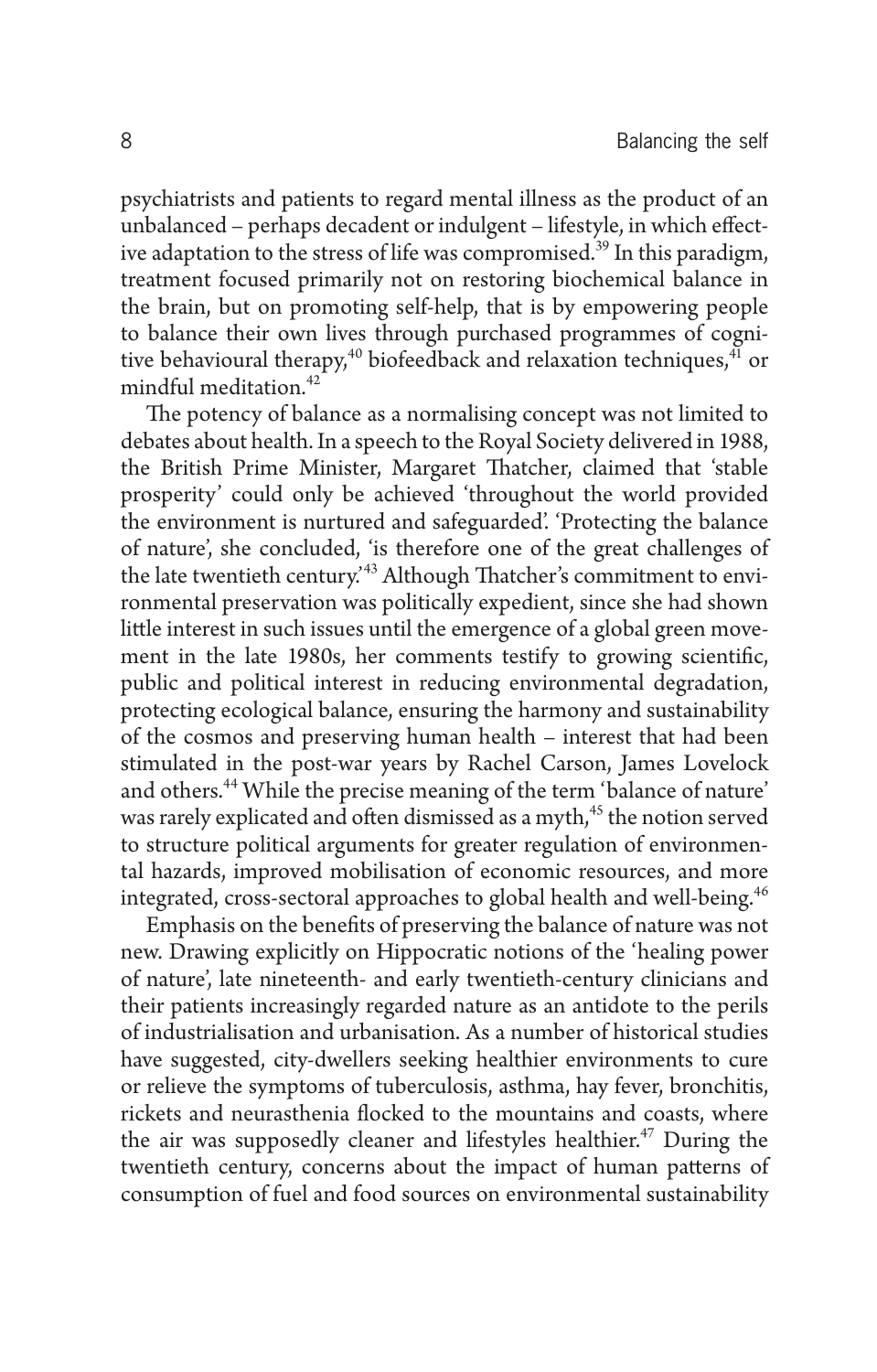and anxieties about the health consequences of climate change deepened in the light of evidence that global variations in population growth and density were also adversely affecting ecological balance and human health. After the Second World War, researchers such as Paul Ehrlich, Lennart Levi and Lars Andersson insisted that uncontrolled population expansion was significantly reducing the quality of life for people in many regions of the world, largely through rising unemployment, poverty and famine.<sup>48</sup> According to Levi and Andersson, such evidence constituted an important argument for developing an integrated 'world plan of action' to redress inequalities in health, reduce the spread of infectious diseases and restore health and happiness to human populations. 49

 Similar arguments were evident in debates about global – and indeed cosmic – ecological stability. In the late 1960s, the English scientist James Lovelock suggested that the earth should be regarded as a 'superorganism', referred to as Gaia. Lovelock's hypothesis, which emerged initially from the recognition that 'a stable planet' was composed of 'unstable parts', postulated that the earth and its atmosphere operated as a complex entity that, like individual organisms, sought to maintain the optimal physical and chemical environment for life through the activation of homeostatic or cybernetic feedback mechanisms.<sup>50</sup> Lovelock's approach was predicated, like contemporary accounts of diseases of adaptation, on a belief that dynamic feedback systems intended to maintain functional stability constituted a characteristic feature of all living organisms. The capacity of the earth to adapt to ecological disturbances generated by the production of pollutants, toxins, radiation and waste materials, like the capacity of humans to cope with stressful life events, was dependent on effective self-regulation (or 'planetary homeostasis') and the ability to attain new points of equilibrium.<sup>51</sup> Although the Gaia hypothesis was initially received with some scepticism, Lovelock's adoption of a physiological framework began to appeal to scientists, politicians and policy-makers keen to stem the impact of human profligacy on the environment and to reduce the effects of environmental change on human and animal health. The challenge for modern populations, Lovelock insisted, was to raise awareness of human contributions to the balance of nature, to identify the regions of the world (like vital organs in the body) that were most critical to the health of Gaia and to devise strategies for facilitating ecological balance.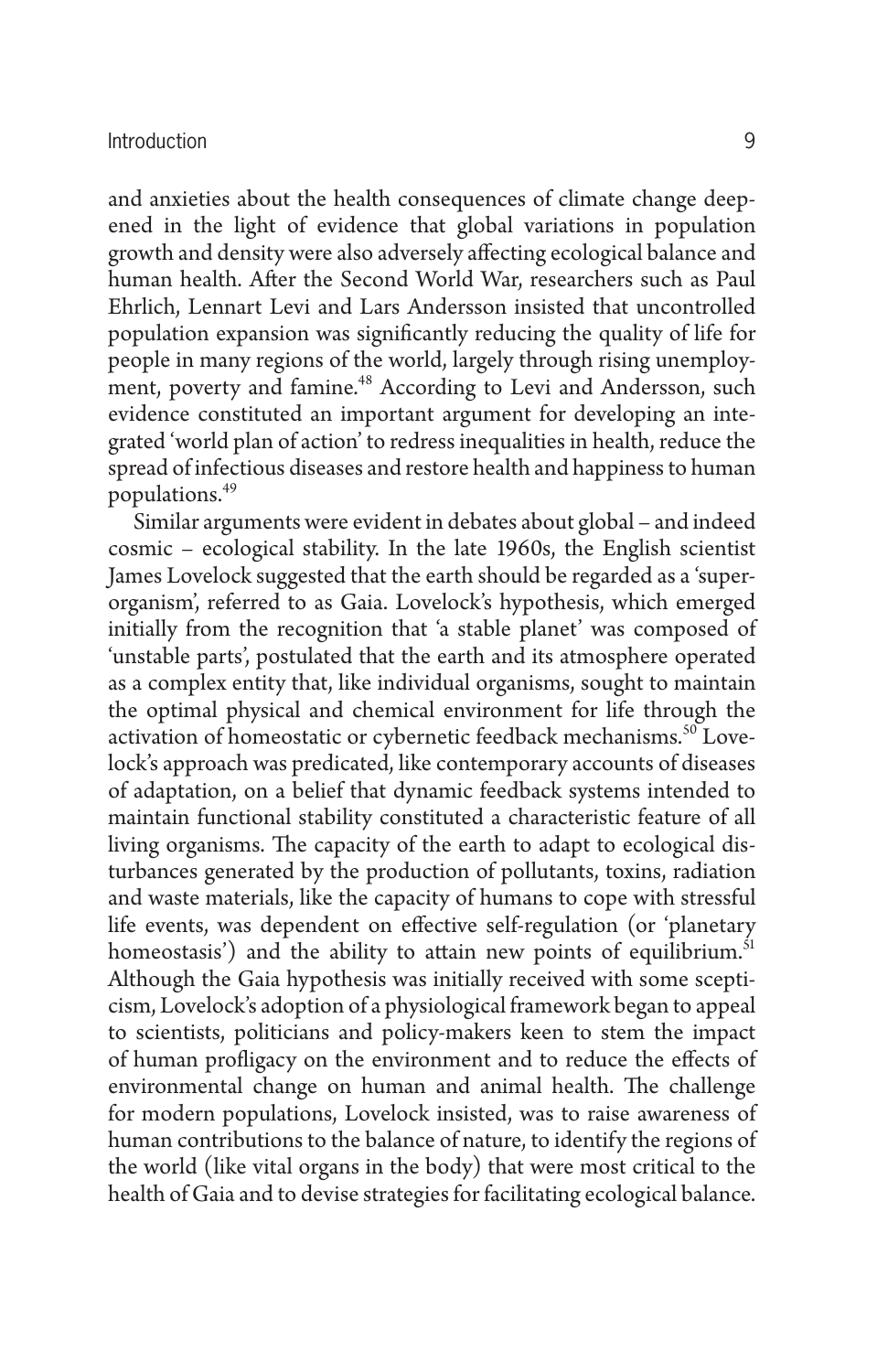Lovelock's formulation of ecological homeostasis, like Cannon's model of homeostasis or Hans Selye's account of stress, represented the reincarnation of ancient notions of balance. The American historian of ecology Frank N. Egerton pointed out in 1973 that the origins of modern preoccupations with the 'balance of nature' could be traced to the providential ecology of ancient and medieval cultures, to influential analogies between microcosm and macrocosm, and to long-standing scientific and medical preoccupations with flux, equilibrium and harmony. From the eighteenth century, the work of the Swedish botanist Carl Linnaeus (1707–78) on the 'economy of nature' encouraged references to the notion of balance or proportion as a regulatory principle. Although evolutionary evidence of adaptation and diversity among species served to undermine belief in the primacy of stability in nature, early twentieth-century studies of homeostasis, nascent ecological formulations of the relationship between animals, societies and the environment, and United Nations and WHO initiatives to protect the biosphere collectively reinvigorated debates about the balance of nature and its translation into the social sphere.<sup>52</sup> By reconstituting beliefs in the potential for ecological and social systems to maintain functional stability, proponents of the Gaia hypothesis were endeavouring to restore a sense of order and control to a world that, according to many scientists, clinicians, social commentators and environmental activists, appeared to be accelerating towards self-destruction. Attempts to preserve the harmony of the cosmos were another manifestation of the late twentieth-century enthusiasm for regulating behaviour and promoting health in a dangerous and precariously unbalanced world.

# Balanced selves

 Whether restoring balance to the planet or physiological equilibrium to bodies, efforts to regulate social activity in the twentieth century frequently deputed responsibility for action to individuals. Actors as diverse as self-help authors, public health practitioners, patients' organisations, health and safety regulators and food and pharmaceutical companies all positioned individual subjects as the locus of imbalance and agent for change. To achieve or maintain balance, these actors suggested that individual citizens, consumers or patients needed to develop new relations to their minds and bodies, to how they perceived, represented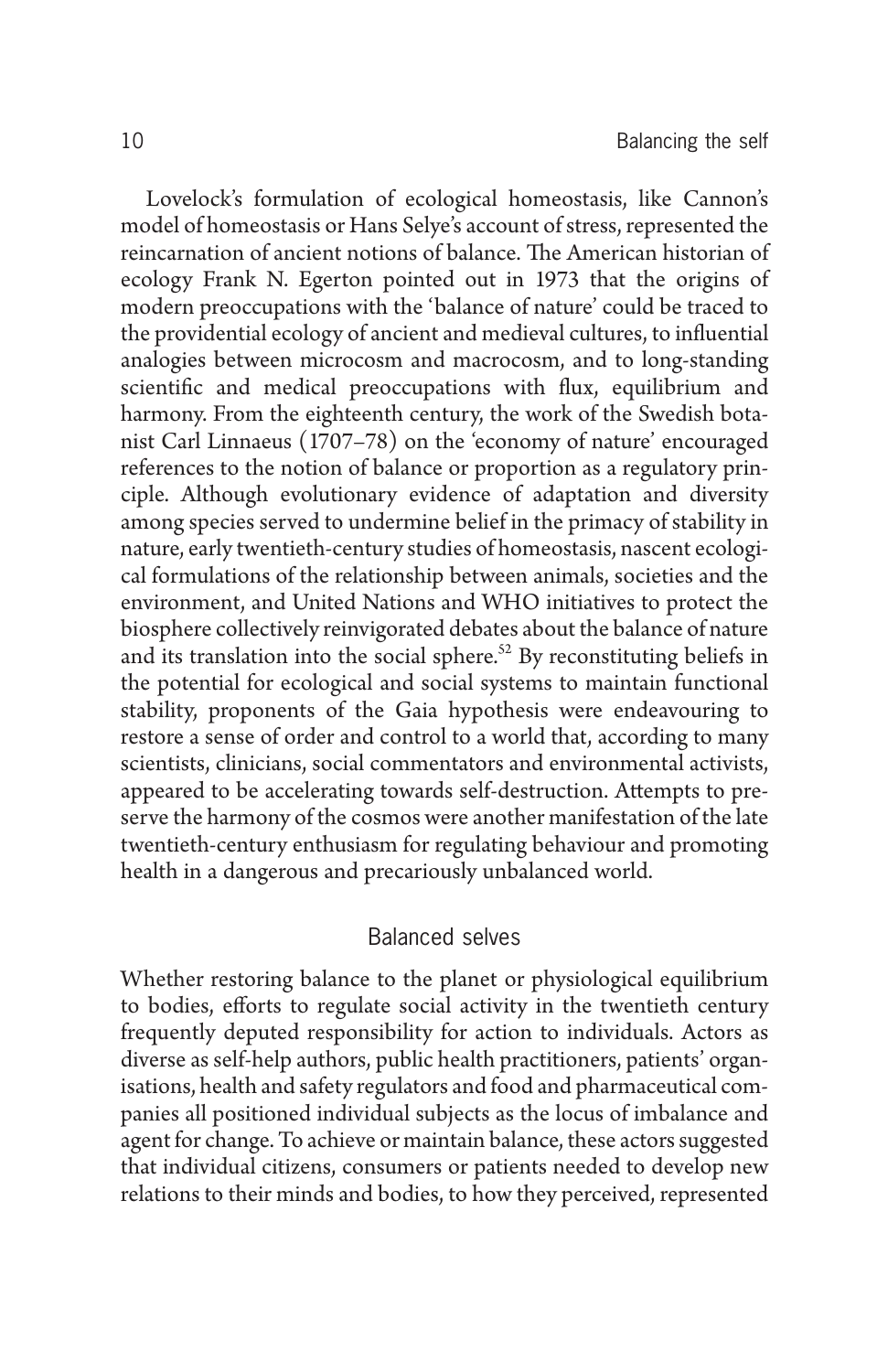and conducted themselves. Such ministrations were only partially altruistic, only partially aimed at soothing the inhabitants of a troubled world; they also offered authors, industries and state organisations opportunities to profit from widespread fears about personal and political instability.

 According to Eghigian, Killen and Leuenberger, this proliferation of enterprises designed to 'turn the self' - the inner lives and selfrepresentations of individual human subjects – 'into a project' provided one of the distinctive features of the twentieth century. 'Individuals across a range of regimes', they argue, 'became, in effect, sites for public projects and, at the same time, were encouraged to treat their own lives as projects to be fulfilled.<sup>53</sup> But belief in, and practices of, self-reflection and self-regulation were not unique to the twentieth century. In pioneering work, Michel Foucault traced as far back as classical antiquity what he termed 'technologies of the self' - ways that individuals 'effect by their own means or with the help of others a certain number of operations on their own bodies and souls, thoughts, conduct and way of being, so as to transform themselves in order to attain a certain state of happiness, purity, wisdom, perfection or immortality'.<sup>54</sup> Though warning against any teleological story of the Western self, other scholars have outlined how attendance to the self in Europe was slowly disentangled from an understanding of divine or pre-ordained truths from the seventeenth century onwards.<sup>55</sup> Informed by racial, imperial, gender and class hierarchies, 'modern' philosophers, political theorists, religious thinkers and artists discussed one's identity, one's perceptions and perspectives, as well as one's station in life, as more malleable than their classical counterparts, subject to both external social and cultural forces and conscious self-directed transformation. 56

 Nonetheless, though building on such antecedents, it seems clear that selfhood and subjectivity became objectified in new ways and new settings over the twentieth century, not least in medicine and a proliferation of academic disciplines.<sup>57</sup> Similarly, the self became tied to new political projects, which, as recent scholarship has suggested, often searched for balance as a response to the age of extremes. In *The War Inside* , for example, Michal Shapira has explored how psychoanalysis provided important perspectives on welfare, the family and democracy in public and political discourse. With particular emphasis on children and the maternal relationship in the formation of reasonable,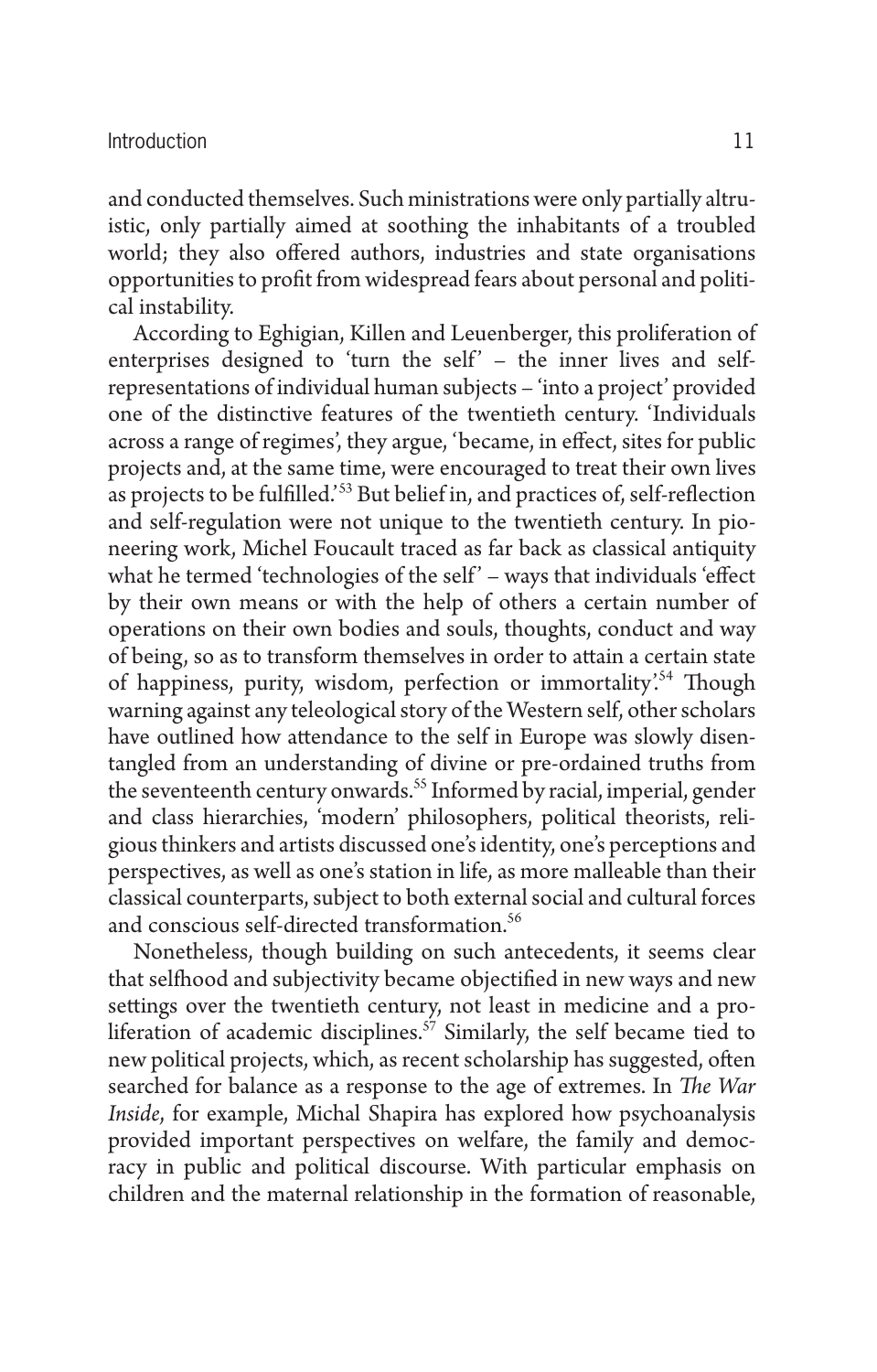well-adjusted selves, psychoanalysts argued that state involvement in the well-being of the next generation was essential if democracy, with its checks and balances, could be secured against the extremes of totalitarianism. 58 Similarly, Martin Francis has outlined the limits of emotional economy in post-war British political life.<sup>59</sup> The performance of emotional balance, self-restraint and rationality was particularly important in the Labour Party during the early post-war years, given political and popular connections between a lack of emotional control and the destructive tyranny of Nazism and Socialism.<sup>60</sup>

The connection between politics and selfhood has thus been central to recent scholarship. Explorations of selfhood in the twentieth century debated the extent to which the construction of new types of subjectivity, and the cultivation of new views on the self, have been produced through state power, or been connected to programmes for surveillance and control. As Eghigian, Killen and Leuenberger suggest, the human sciences were certainly integrated closely with European state infrastructures over the twentieth century, and both Fascist and communist regimes keenly promoted visions for 'new men and women' and sought to root out deviancy in their nascent states.<sup>61</sup> By contrast, recent work on the German Democratic Republic has sought to complicate assessments of the power dynamics and success of state programmes, and to explore the ways in which subjects of new states negotiated projects and shaped their own 'becoming'.<sup>62</sup> Moreover, as recent sociological and critical theoretical reflections on subjectivity and selfhood in Europe (and its empires) have pointed out, critiques of subjectivity and gender, race, (dis)ability, sexuality, class and intersectionality emerged from – and provided the basis for – new political and social movements with international focus, most notably feminism. 63 Such movements explored how social, linguistic and cultural structures, often supported by the state, shaped experiences and subjectivities, and used reflection as the basis for radical fashioning of the self and progressive collective action.<sup>64</sup>

 Similar debates about the role of the state have arisen with regard to Britain, particularly in relation to discussions of the 'psy' sciences and government of the self.<sup>65</sup> A central aim of the governmentality studies literature has been to move away from traditional state-centric analyses, and instead trace the multitude of ways in which individual conduct has been managed through technologies that link diverse political centres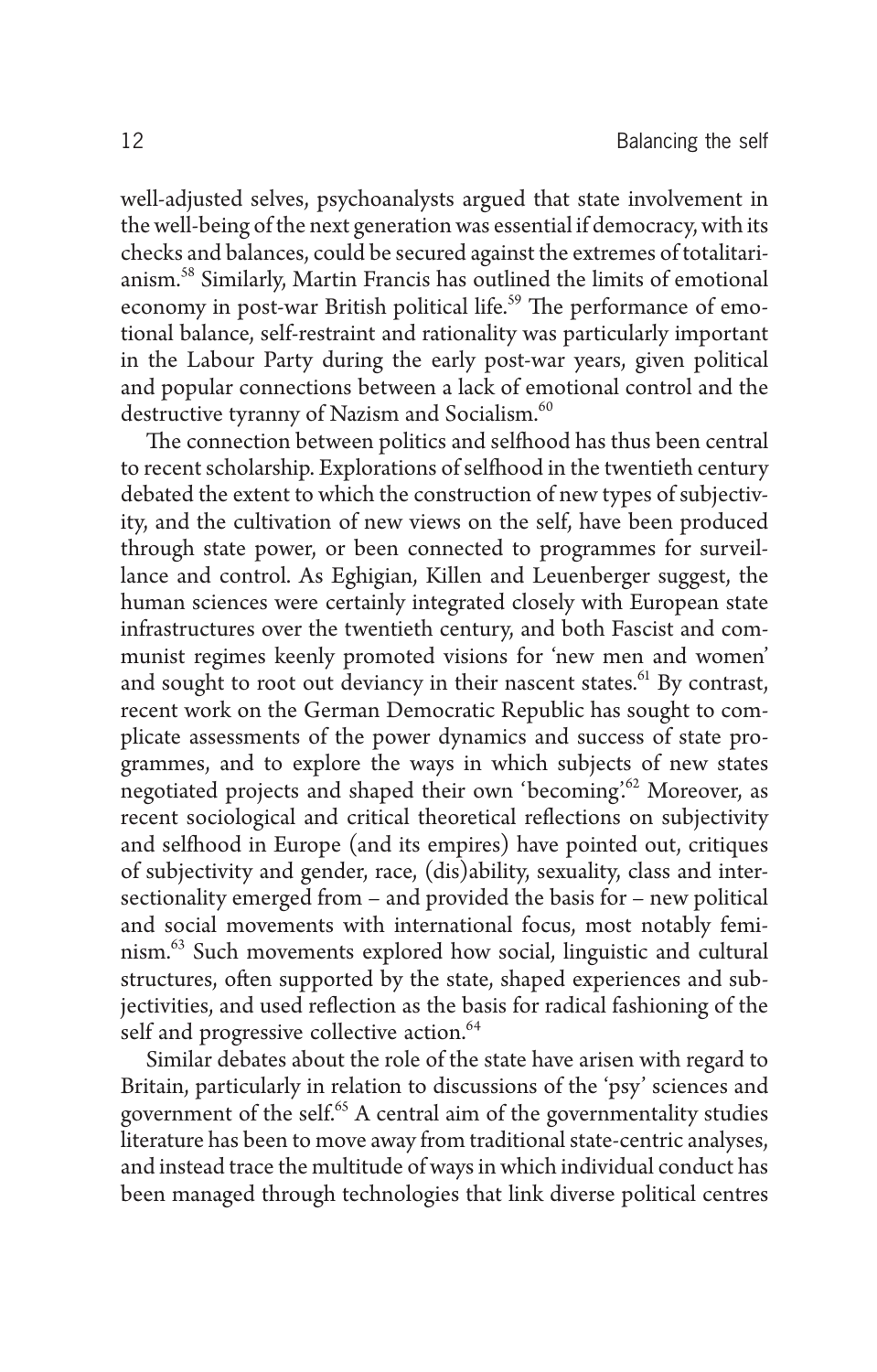with sites of regulation.<sup>66</sup> By examining the ways that psychological disciplines came to reshape self-understanding during the post-war period, works like Nikolas Rose's *Governing the Soul* have illuminated the ways in which subjectivities have been historically constructed through the development of new techniques and languages of self.<sup>67</sup> Such accounts have also provided insight into the complex ways that political rationalities of liberalism have become entangled with the lay internalisation of psychological government as well as state efforts to manage the population.<sup>68</sup> However, though this literature has broadened our understandings of the political, as Grace Huxford has suggested, the state has nonetheless retained an important place in analyses of governmentality.<sup>69</sup> Critics such as Mathew Thomson, moreover, have also argued that studies of the 'psy' sciences have too often presumed the totalising effects of psychological disciplines, highlighting how a focus on 'governing at a distance' has reproduced narratives of control and regulation.<sup>70</sup>

 In part, at stake in discussions of state and professional power are questions of individual agency that have recurred throughout debates on the formation of the self. Reflections on these questions during the first half of the twentieth century often mobilised concepts of conflict in their explorations. Freud's ego, for instance, was constantly assailed with drives from the id, and the development of other 'depth' psychologies fuelled a proliferation of beliefs about the role of the unconscious in shaping and motivating activity.<sup>71</sup> Outside of psychoanalytic discourses, however, concepts of balance and self intersected in interesting ways. In marginal economics, for instance, the rational consumer was one who consciously weighed options and risks in their pursuit of utility maximisation and self-benefit.<sup>72</sup> As Alex Mold suggests in this volume (see Chapter 3), similar autonomous selves were imagined in post-war public health initiatives, where health education came to provide the basis for self-directed action. Of course, twentieth-century economics, like post-war medicine, also incorporated sociological and psychological thinking into understandings of self and agency.<sup>73</sup> John Maynard Keynes, for instance, noted the importance of investors' 'animal spirits' and a 'delicate balance of spontaneous optimism' in shaping decision-making, and suggested that 'in estimating the prospects of investment, we must have regard, therefore, to the nerves and hysteria and even the digestions and reactions to the weather of those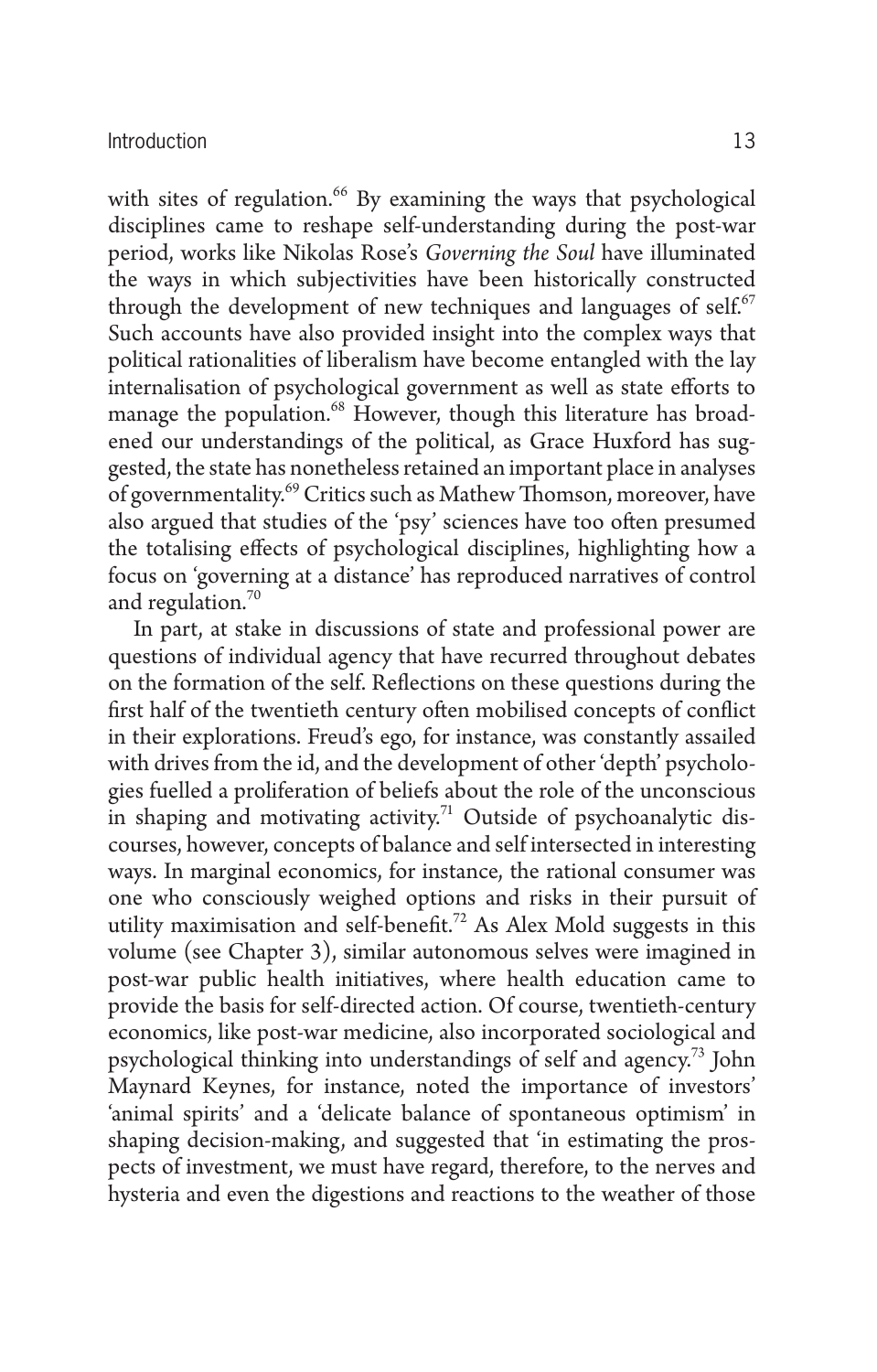upon whose spontaneous activity it largely depends.<sup>74</sup> Comparable considerations were found in public health programmes, which, as Jane Hand makes clear, incorporated marketing techniques to target the desires of patient consumers. Yet, in neither economic nor public health discourse were actors considered unable to exercise rational decisionmaking or incapable of self-direction.

 By contrast, sociological, historical, philosophical, literary and psychoanalytical researchers have taken different approaches to exploring agency and selfhood in the post-war period.<sup>75</sup> Whether referring to social and economic institutions, discourse or other cultural forms of signification, much of this scholarship has emphasised the importance of external forces imposing on, and constituting, subjects. According to critics, at its most extreme this literature has framed the decentred self as the irresistible product of power, with subjects determined through discourse, ideology or socialisation, and learning to see and relate to themselves and others within the boundaries set for them by political and cultural systems.<sup>76</sup> Yet, as Hall suggests, more optimistic readings are possible.<sup>77</sup> The very categorisation and constitution of subjects that form the grounds for regulation also provide a point of resistance, reshaping and redefinition. Though 'made up', in Ian Hacking's phrase, the subject's new existence provides some foundation for self-directed action in ways that might exceed the role and identity afforded to them.<sup>78</sup> Indeed, Dorothy Porter's discussion of Parkinson's Disease in this volume (see Chapter 10) highlights the ways in which newly constituted selves negotiate agency and contest regulation. Whereas scientific and clinical understandings of 'Parkinson's personality' have framed creativity in patients as a pathological, iatrogenic symptom resulting from imbalanced treatment, patients have contested this meaning. Instead, they have described their artistic endeavours as establishing calm and transcendence, and some even exceed their recommended drug dosage to enhance their experiences.<sup>79</sup>

 Contributions to this volume, then, have taken a diverse set of approaches to the question of self and balance, as well as issues of agency and regulation. Nonetheless, a common thread through all the chapters, often (though not always) drawn from a Foucauldian-inspired literature, is an understanding that subjectivities oriented to balance were produced relationally. The 'self'/'non-self' divide – which figured most strikingly as a means of articulating immunological integrity<sup>80</sup>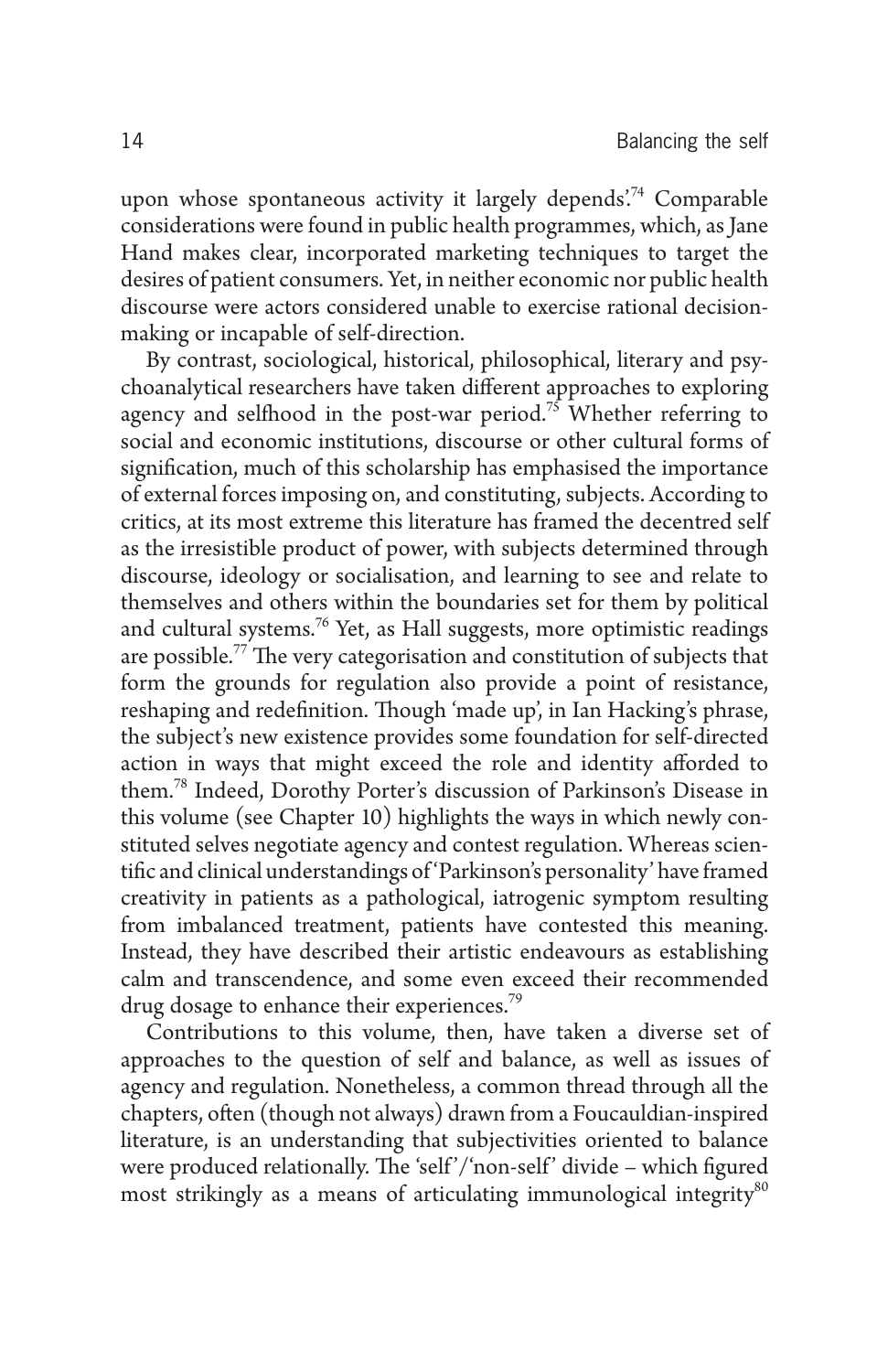– was constantly permeated; even though they were accorded new forms of responsibility for balance, individuals were rarely left to act alone in projects for balanced selfhoods. A multiplicity of state and non-state agencies were involved in constructing self-balancing individuals, and searches for balanced selves enrolled subjects into new relations not only with themselves and their bodies, but also with a constellation of experts, service providers, family members and likeminded subjects, thus serving as the basis for entering individuals into new forms of sociality. As several chapters demonstrate, relationality stretched to non-human actants. Self-help books, audio equipment and exercise apparatus were just as important to projects of balanced selfhoods as life-writing and records were to the emergence of new forms of self-formation in medicine and the military.<sup>81</sup> Balancing the self in the twentieth century, therefore, did not mean exercising autonomy alone.

# Structure and themes

 Each chapter in this volume examines a novel instance of the ways in which selves became the objects of technical expertise and political projects for balance, predominantly in twentieth-century Britain. This shared interest in Britain provides a powerful methodological approach for articulating the heterogeneity of balance and its relationship to new understandings and parameters of selfhood. A common geopolitical focus, that is, provides a sense of contextual continuity, enabling each contribution to draw out the ways in which different selves were constituted in relation to balance according to specific constellations of disciplines, techniques of investigation, professional interests, institutional arrangements and subject populations. Conversely, given Britain's broad political shifts from Edwardian liberalism to neo-liberalism over the twentieth century, notably via distinctive blends of conservatism and social democracy, a stable focus also makes it possible to assess the influence of political rationalities on histories of balance when actors and subjects remain broadly similar. Comparative consideration of balance and self in the US – particularly in Chapters  $5, 9$  and  $10$  – enhances these reflections, offering the opportunity to examine what was distinct about Britain by contrasting fortunes and tracing connections between sites. Indeed, in this sense, the predominant interest in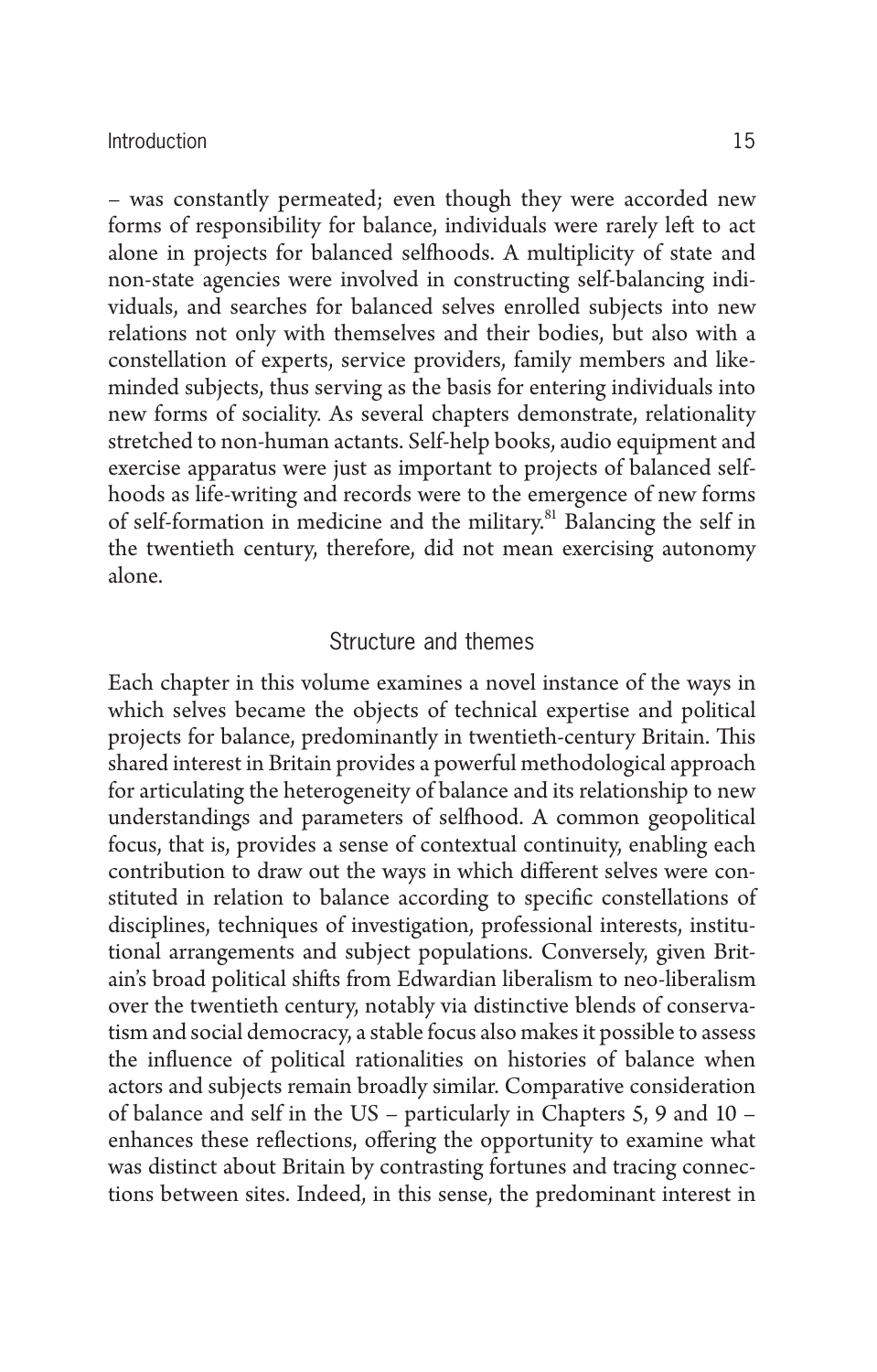British developments enables the volume to contribute meaningfully to the social and cultural history of a specific time and place.

In its exploration of efforts to balance the self, the volume is organised in three parts. The first explores the manner in which notions of balance informed public health education campaigns and clinical management strategies that enabled self-regulation in the context of diabetes, alcohol consumption and obesity. At the same time, it examines the ways in which these conditions served to configure and reinforce particular models of the body in balance. The second section reflects on debates about how to address and redress imbalances in diet, levels of stress and work that appeared to impact negatively on health, examining in turn the advice offered to the public by authors of self-help books, the scope of practical guides for relaxation aimed at ensuring balanced lives and the industrial regulation of fatigue in the workplace. The final section explores how experiences and understandings of physical and emotional imbalance and their impacts on both selves and others – in the context of extreme physiological exertion, midlife transitions and emergent neurological disease – served to challenge and reconfigure earlier notions of balance and to provide new tools for managing unregulated bodies and minds. The concluding chapter critically reflects on the methodological and moral dilemmas raised by even attempting to write histories of 'balanced selves'. As Millard notes, if historians conceptualise balanced selfhoods as historically and culturally situated constructions – subjectivities created (and contested) through power and for political purposes – then we must be ready to historicise our own knowledge, our own subject positions and epistemological foundations so as not to blind ourselves to the gaps and politics of our own work.

In the opening chapter of the first section, Martin Moore explores the ways in which balance was configured in diabetes care between the 1900s and 1960s. Self-care, Moore suggests, was considered an essential element of diabetes management during the twentieth century, and the careful balance of diet and insulin sat at the heart of therapeutic efforts to stabilise blood sugars. However, the chapter argues, glycaemia was by no means the only target of clinical intervention, and self-care formed only one part in a broader constellation of interventions by healthcare professionals, state and patients. Amid growing political and popular interest in affective life, clinicians and a novel patient organisation quickly connected bodily balance with psychological and emotional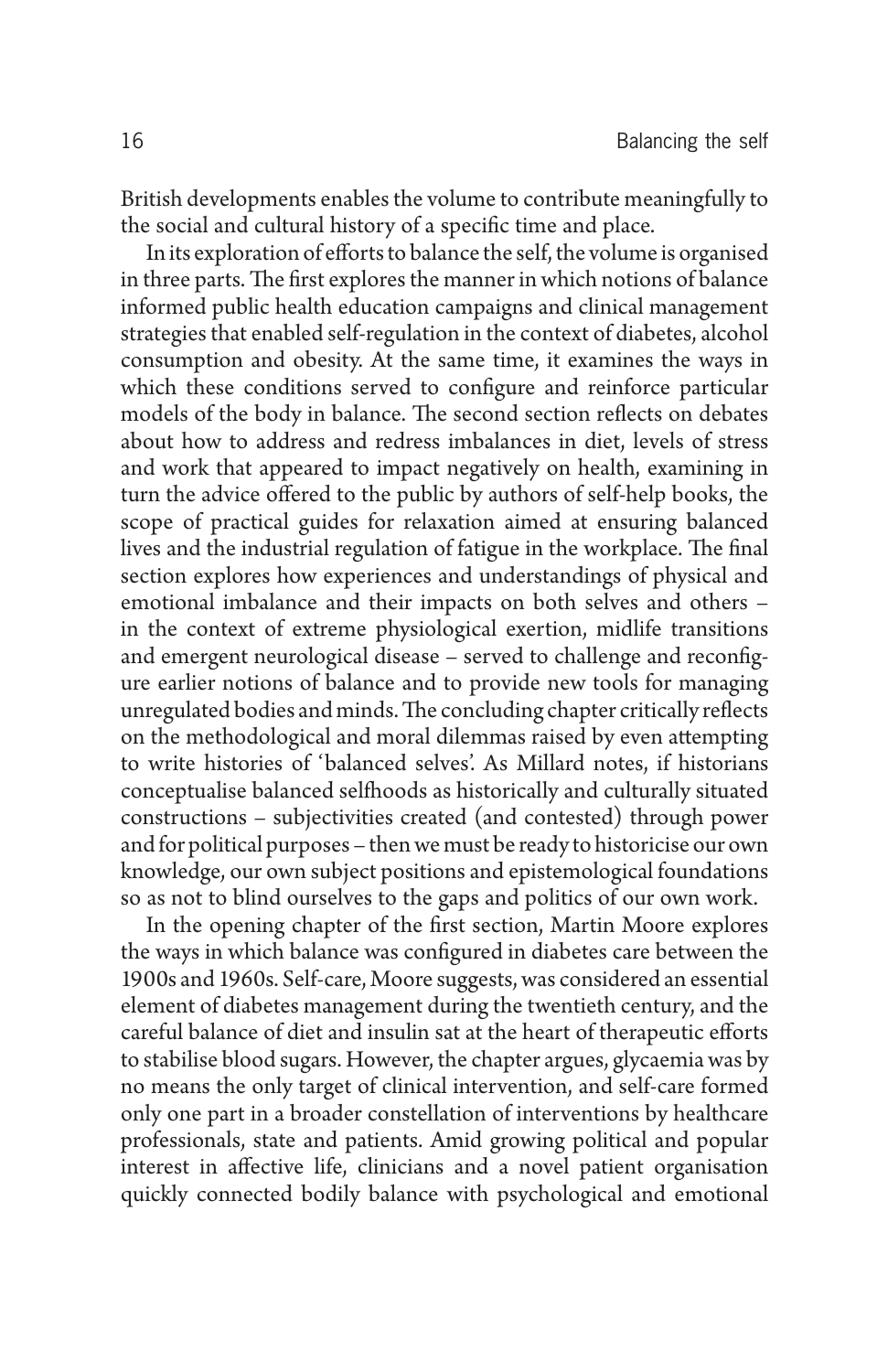stability in new ways. Depression, complacency, denial, fear and optimism soon became subject to management in clinical spaces, mutual aid publications and long-term professional–patient interactions, in response to changing notions of health citizenship and self-discipline, and as certain states came to be considered dangerous or beneficial to physiological and political balance. Though focusing primarily on the work of the British Diabetic Association in the first half of the twentieth century, this chapter thus begins to map out the extensive array of tools and agencies involved in constructing selves oriented towards balance, as well as exploring the ways in which the pursuit of balance connected with ideas of gender, empire and shifting political regimes.

 Chapter 3 by Alex Mold moves the focus from diabetes to alcohol consumption, and to political and public health efforts to cultivate the 'sensible drinker'. Focusing on a set of local health education campaigns, an expert committee report on alcohol prevention and a public consultation exercise on alcohol, the chapter highlights how the calculus of balance in relation to individual responsibility and public well-being has consistently been complex. Post-war changes in public health philosophy and practice had constructed individual behaviour as both cause and cure for public health problems. A vision of individual selves as responsive to expert advice was embedded in early Health Education Council campaigns around drinking in moderation. However, Mold argues, policy-makers disagreed on whether education alone could encourage individuals to moderate their alcohol consumption. Though rejected at the time, other approaches – most notably increasing the price of alcohol – were put forward as ways to reduce drinking at the population level. At issue was not simply the capacity of individuals to achieve healthy balance. Policy-makers weighed potential for improved health outcomes alongside individual rights, the social equity of reforms, effects on industrial and employment fortunes, Treasury income and electoral considerations. A growing focus on moderation may have expanded public health's target population, but a reliance on health education and ill-defined concepts like the 'sensible drinker' also reflected the ways that disciplinary power could be counterbalanced by political and economic concerns. As Mold concludes, 'exhortations towards self-regulation were not necessarily a tool of social or political control but could also operate as a way to balance competing interests'.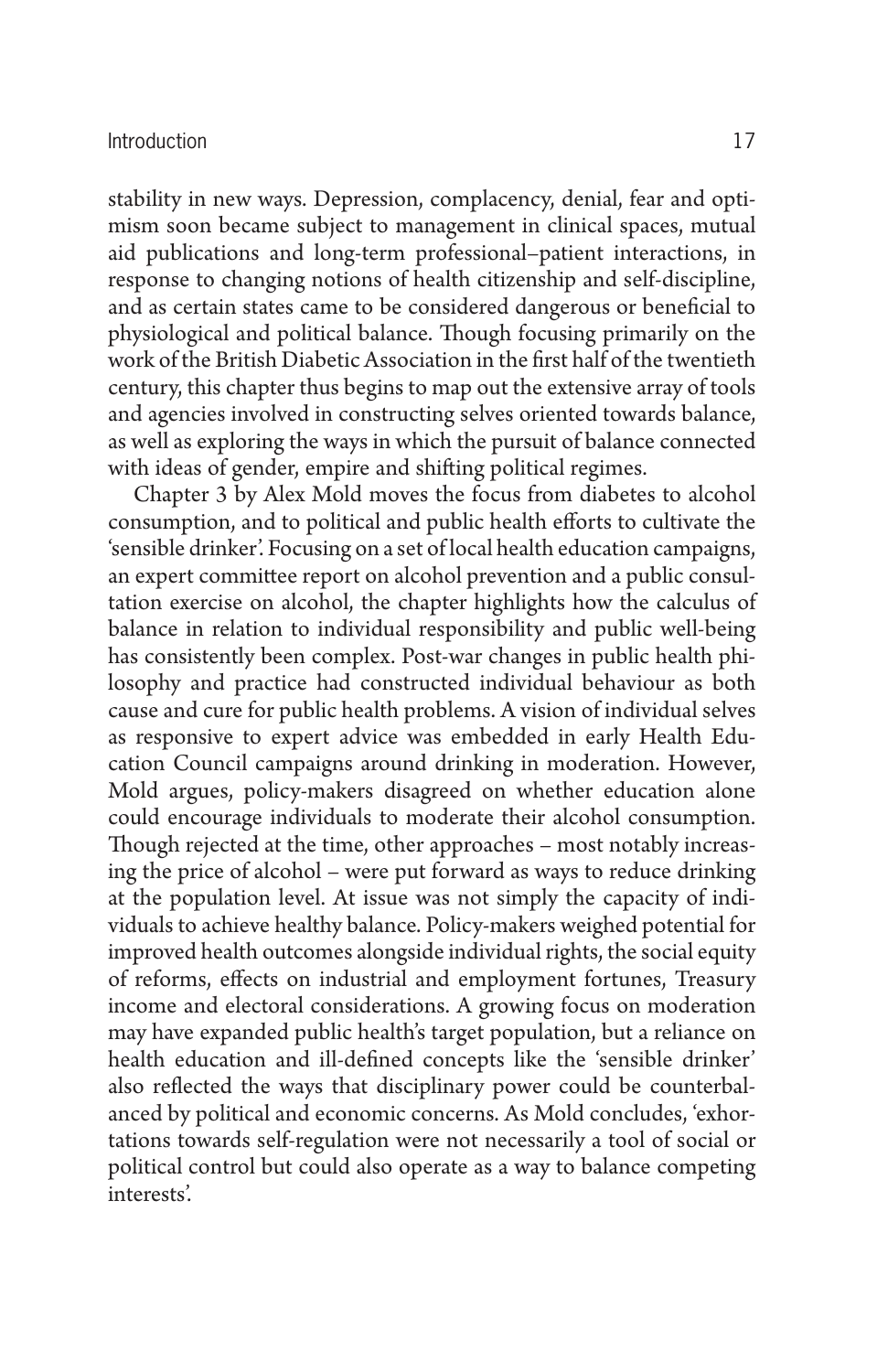Jane Hand continues the focus on public health by exploring in Chapter 4 how obesity was visualised and communicated in health promotion campaigns; in doing so, she extends Mold's analysis of contested political programmes to cultivate balanced lifestyles in Britain's populace. Statistical concepts of risk became a central feature of postwar public health, with individual behaviour and consumer choices linked with a diverse array of negative (or potentially negative) health outcomes. As risk was internalised and invisible, Hand argues, health educators turned to obesity as an explicit marker for discussing a variety of 'hidden' risk factors and chronic diseases, though especially heart disease. As such, nutrition education campaigns came to use visual images of overweight bodies to redraw the boundaries of what constituted a balanced diet, and therefore what produced the healthy, balanced self. Messages about obesity, dietary moderation and exercise went beyond health, however, often being framed in terms of gendered bodily beauty. By coding disease risk in relation to culturally admonished visual attributes (the obese body) and specific practical preventive measures (such as eating less and exercising more), images thus functioned to articulate specific social ideologies and to promote the idea that individualised health risks could be overcome (at least in part) by complying with health advice. As Hand concludes, though, such official constructions of personal responsibility for balance were consistently disputed and reinterpreted. Personalised health advice was often consumed in disparate ways, with poorer citizens consciously trading health against financial risks. Likewise, by the end of the century mainstream documentaries had begun to connect personal risk with structural imbalances of wealth, and counter-discourses of health reasserted themselves in visually striking terms.

Chapter 5, by Nicos Kefalas, which begins the second section, turns from state-sponsored health education to the contested world of selfhelp experts. As Kefalas notes, there is a substantial literature considering the emergence of the 'healthy diet' as an object of political and medical interest in the late twentieth century. Historians have explored the impact of new food technologies, the rise of consumer culture and the globalisation of food consumption. Yet many of the sources from which lay people obtained information about 'healthy eating', including the notion of balanced diets, have not been fully explored in terms of either authorship or readership. This chapter traces the history of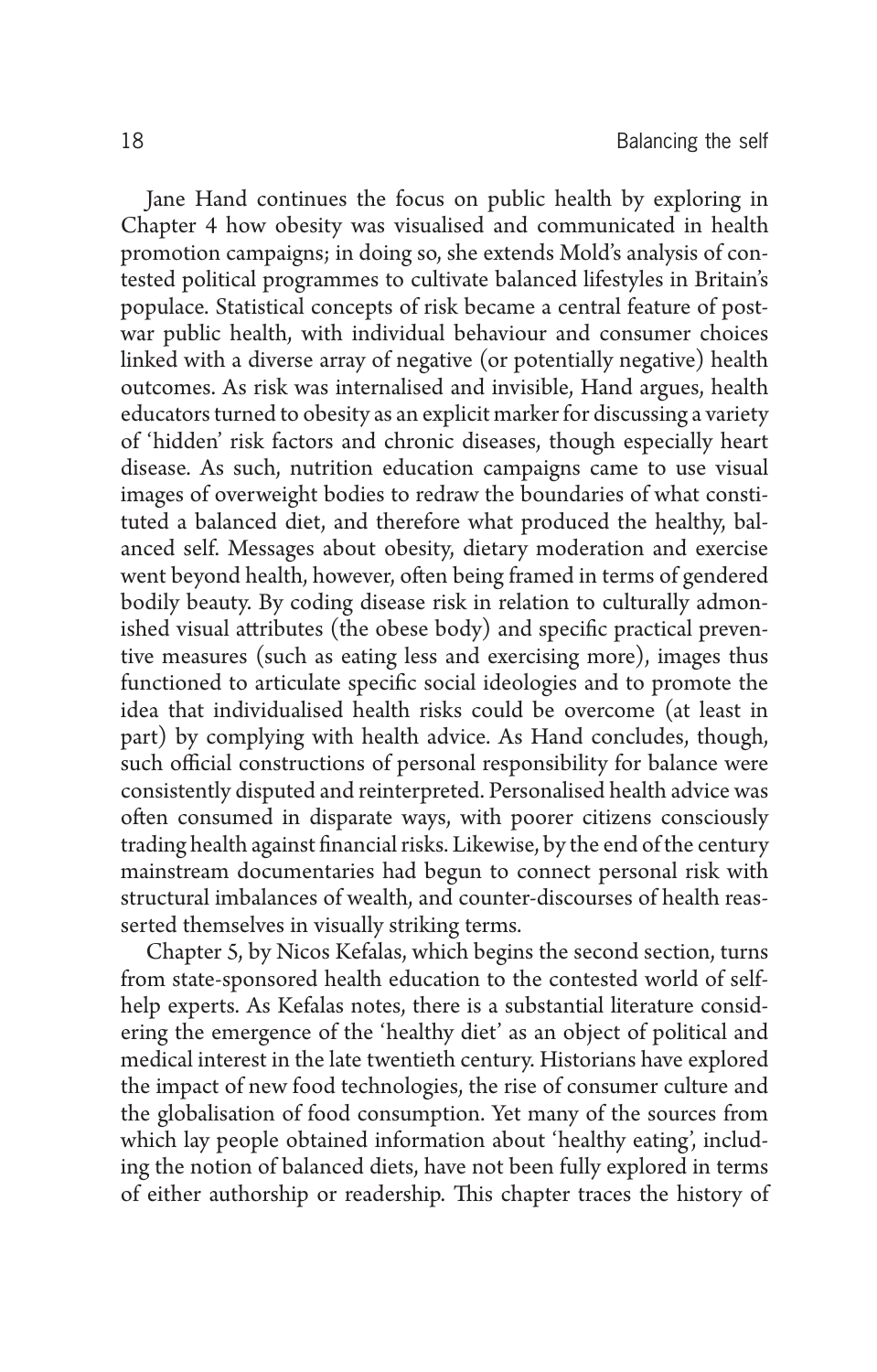healthy eating in the second half of the twentieth century in terms of the advice offered by the authors of self-help books in the USA and the UK. By including American authors, the chapter examines the transatlantic nature of programmes for balance, comparing advice about obesity and dieting, exploring the cultural authority of celebrity dietitians and assessing the degree of knowledge exchange between the two countries. In doing so, it investigates the ways in which readers learned about 'healthy eating' on a day-to-day level, generating a more detailed historical analysis of the 'healthy diet' ideal and the ways in which the self-help genre contributed to the 'health manufacturing' process. Mobilising persuasive motivational language alongside scientific jargon, self-help authors were able to simultaneously promote their own status and appeal to readers' sense of agency. Analysis of self-help also reveals, however, the controversies associated with self-help and the promotion of healthy balanced diets.

 Extending the methodological and conceptual scope of the discussion about regulation and balance, in Chapter 6 Ayesha Nathoo's exploration of 'relaxed living' in post-war Britain explores the multifaceted nature of therapies for bodily balance and the material culture through which they were taken up and incorporated into individual lives. Therapeutic relaxation techniques proliferated in the twentieth century, designed to counteract the myriad maladies popularly associated with the pace and pressures of modern Western living. Practitioners advocated forms of neuromuscular relaxation as safe, effective, drug-free therapies for conditions ranging from high blood pressure to migraine, labour pain and anxiety. However, the therapeutic efficacy of relaxation techniques relied on them being expertly taught, conscientiously learned and persistently practised. This chapter focuses on the pedagogy of twentieth-century therapeutic relaxation methods in Britain, paying particular attention to their material and audio-visual culture. Relaxation instruction and ideology were communicated through numerous channels including self-help books, group classes, correspondence courses, the mass media, teacher training forums, cassettes and biofeedback equipment. As Nathoo notes, the specific techniques of relaxation were embedded in, and contributed to, a larger framework of debates about 'healthy lifestyles' that rested on individuals taking responsibility for and managing their own health and wellbeing. Nonetheless, the chapter makes clear that efforts to construct the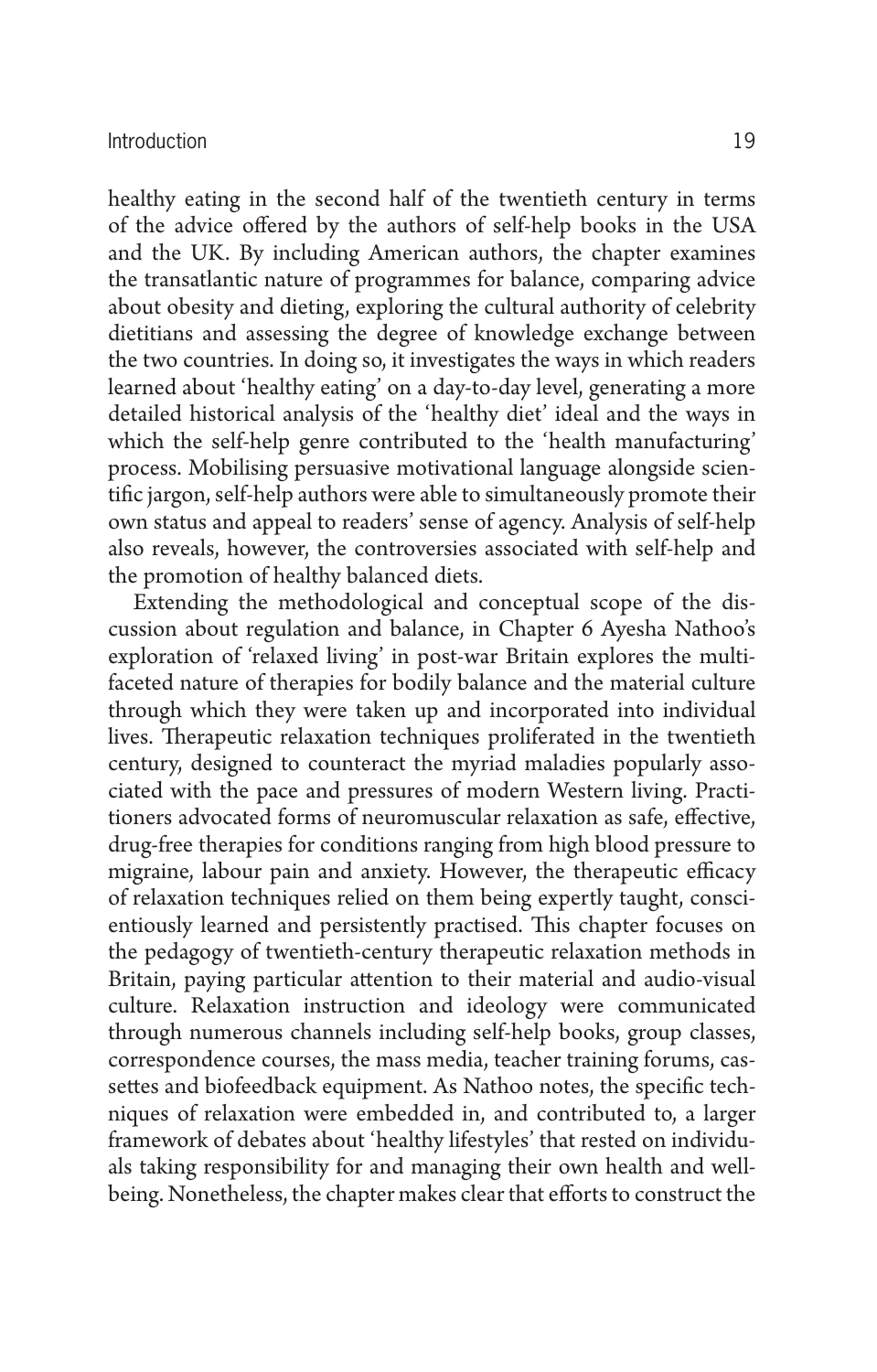self-balancing individual were deeply enmeshed with specific modes, processes and networks of communication. By considering the localised, socio-cultural specificities of relaxation therapies, it is possible to move beyond governmentality frameworks in our considerations of health education, health management and expertise of balance in the post-war period.

In Chapter 7, Natasha Feiner focuses on another dimension of the political tale about regulating health, examining efforts to regulate fatigue among airline pilots in post-war Britain. In the middle decades of the twentieth century fatigue was increasingly understood in terms of balance. If the dynamic equilibrium of the body was upset – by ill health, emotional stress or intensive working practices – fatigue would result. The notion that an imbalance between work and leisure time might cause fatigue (or what later became known as 'burnout') was commonplace in a number of industries by 1950. Complaints of fatigue resulting from long working hours and insufficient opportunities for rest were endemic among factory workers, teachers, doctors and pilots. With a specific focus on civil aviation, this chapter explores how fatigue in the workplace was managed and regulated in the twentieth century and evaluates who was considered responsible for monitoring and minimising worker fatigue. In Britain – as in America – civil aviation was one of the only industries to attempt to regulate fatigue after it was implicated in a number of aircraft accidents in the 1950s. As this chapter demonstrates, however, programmes to manage imbalance did not neatly map onto broader changes in British politics. Although regulations limiting working hours and attempting to balance the duty cycle were introduced in the middle and late twentieth century, responsibility for fatigue management ultimately remained with individual pilots. Despite supposed shifts from social democratic to neo-liberal governments in Britain, a liberal, gentlemanly professionalism provided a consistent frame for the regulation of work and fatigue.

Opening the final section of the volume, in Chapter 8 Vanessa Heggie traces discourses about balance in extreme social and physical environments, once more highlighting how considerations of physiological and social balance intersected with empire, race and gender. Human beings arrived at all three 'poles' – north, south and the so-called 'third pole' on the summit of Everest – in the twentieth century. The medical sciences that enabled and explained such performances were part of a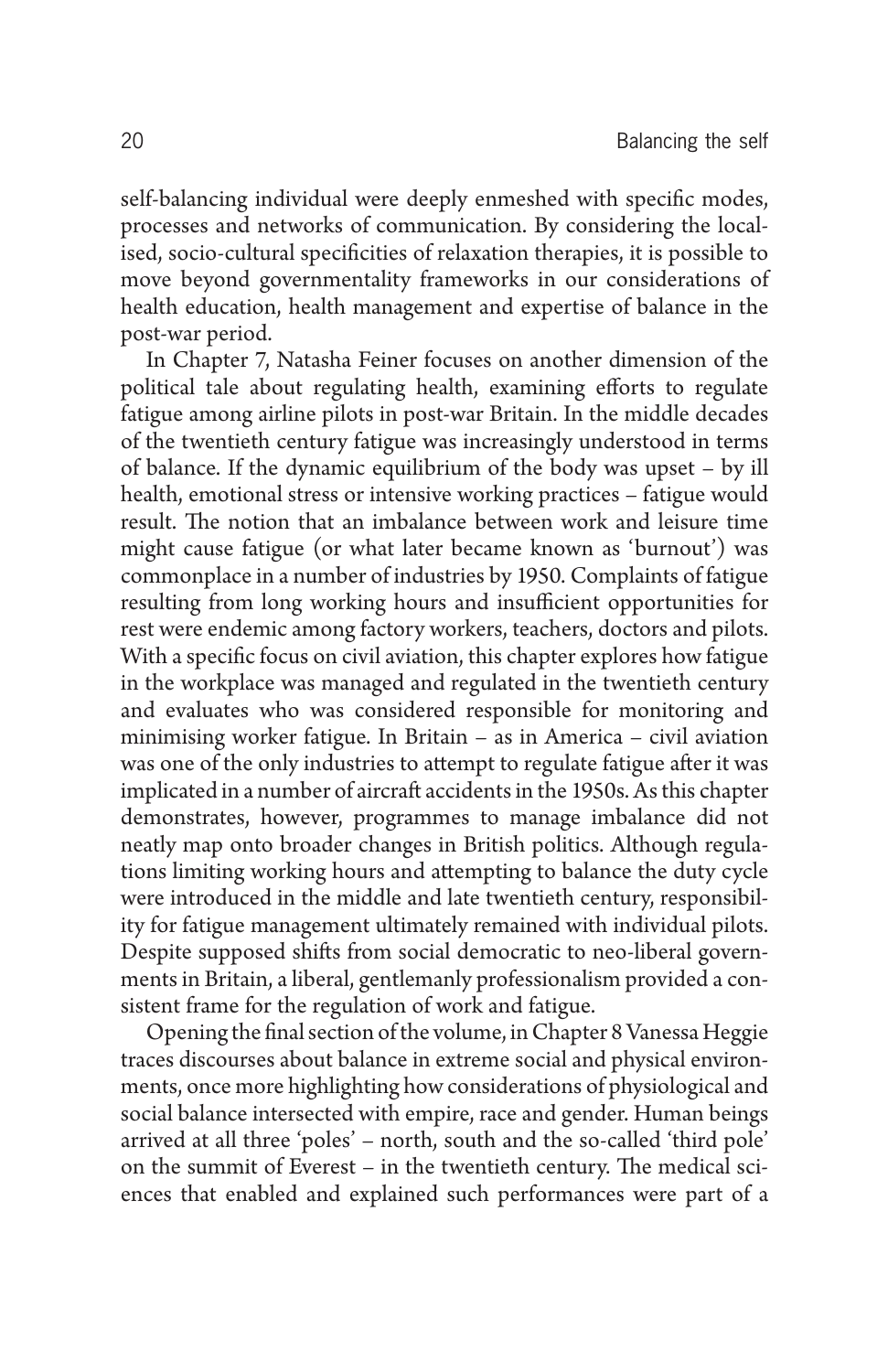long conversation rooted in mid-nineteenth-century concepts of the *milieu intérieur*, in which disruption, moderation and rebalance were the crucial functions of living bodies attempting to survive in challenging circumstances. But such activities also called into question other meanings of 'moderate' and 'balanced', requiring extremely risky human participation and drawing on research – often ethically challenging – conducted through the two world wars. For British and Anglophile participants, balance was also a contested part of their national identity – and extreme performances, whether caused by the environment or the pressure of increasingly competitive and high-stakes international sporting events, could be a mark of both the hero and the foreign 'Other'. Linking with Natasha Feiner's discussion of dangerous fatigue in the unregulated workplace, this chapter considers the many tensions between balance and imbalance in the context of extreme physiology – in exploration and sport – in the long twentieth century.

Mark Jackson's essay on the making of the midlife crisis in Chapter 9 considers how new subject positions were formed – and imbalances were regulated - through the different modalities of text and counselling in twentieth-century Britain and America. It became commonplace during the twentieth century to regard the age of 40 (or later 50) as a tipping point in the life cycle, a moment when many people could begin to shed the financial, domestic, parental and occupational worries of youth and early middle age and look forward to a more serene and comfortable period of their lives. The belief that life after 40 might present opportunities for, rather than obstacles to, health and happiness was given legitimacy by a post-Second World War popular culture that considered increased consumption and economic growth, at least in the West, as the primary route to self-realisation and emotional fulfilment. Made possible partly by increased life expectancy, the crisis of middle age was recast as an epiphany, a moment of temporary imbalance that was necessary if age-related cognitive and economic decline were to be effectively reversed and individuals inspired to achieve the highest levels of personal satisfaction and emotional well-being. By juxtaposing advice literature on healthy ageing in America, the work of marriage guidance counsellors in Britain, as well as cinematic and literary representations of the 'emotional typhoon' experienced during midlife transitions, Jackson argues that the popularity of the term 'midlife crisis' lay in its resonance with growing concerns about the collapse of the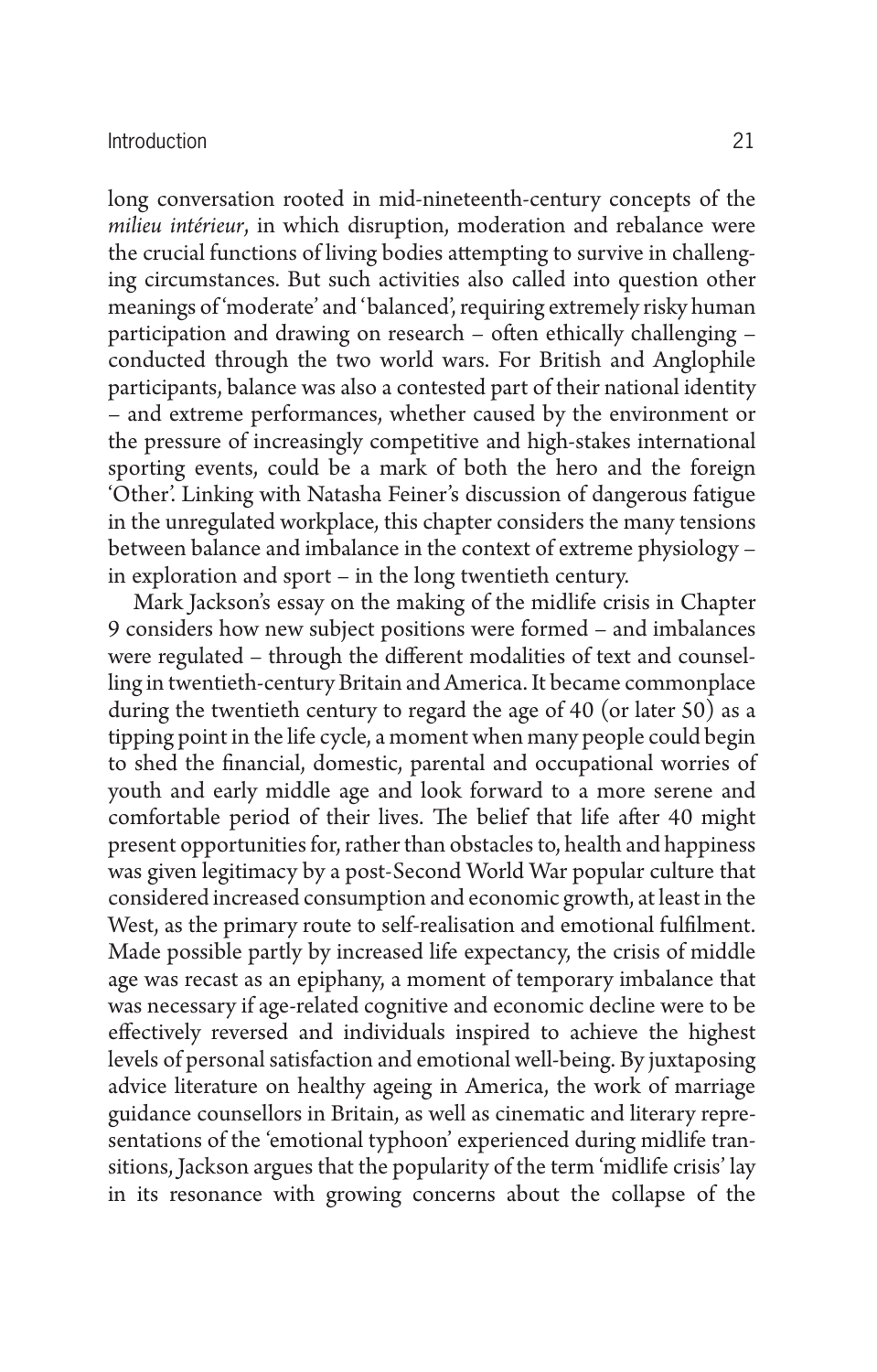American dream and post-Second World War anxieties about threats to the stability of the nuclear family. In both cases, notions of emotional balance were reconfigured by obsessions with the ways in which the autonomous individual and the gospel of consumption would effectively restabilise a seemingly unbalanced Western capitalist economy.

In Chapter 10, Dorothy Porter opens up the world of disease categorisation itself to examine how the construction of a specific 'Parkinson's personality' not only turned on physiological and therapeutic balances, but also on the balance of patient experience and medical expertise. Parkinson's Disease is often regarded as a condition marked primarily by imbalance and dysregulation, especially in terms of impaired physical balance and reduced dopamine production. However, there are other features of the disease that also reveal much about modern understandings of emotional balance, creativity and agency. This chapter explores the historical construction of a biopsychological model of a pre-diagnostic Parkinson's personality in the late twentieth and early twenty-first centuries. It interrogates historically situated assumptions about character traits that were correlated with neuromolecular variations measured in the brain, exploring these relationships within the history of neuromolecular and biopsychological research on creativity from the late 1980s. The epistemological security of the pathologisation of creativity (as a form of impulsiveness or dysregulation) in the biopsychological model of the Parkinson's personality is examined in the light of patients' own interpretations of their cognitive experiences and their feelings of dynamic and emergent, rather than static, dimensions of being human. Drawing on specific examples, Porter argues that there was an alternative narrative to the neuromolecular and essentialist notions of disability adopted by scientists and clinicians, one that was articulated by patients in terms of health and creativity, rather than in terms of pathological imbalances in neurotransmitters.

In the concluding contribution to the volume, Chapter 11, Chris Millard provocatively returns to the themes and questions that have been sketched out in this introduction. As the chapters in the volume make clear, histories of notions of 'balanced selves' are diverse. Ideas of balance differ across time and cultural space, as do the ways in which balance might be regulated, controlled and incentivised. Among all this variety, Millard's conclusion asks a more general question for those writing histories of balance: how is it possible to historicise balanced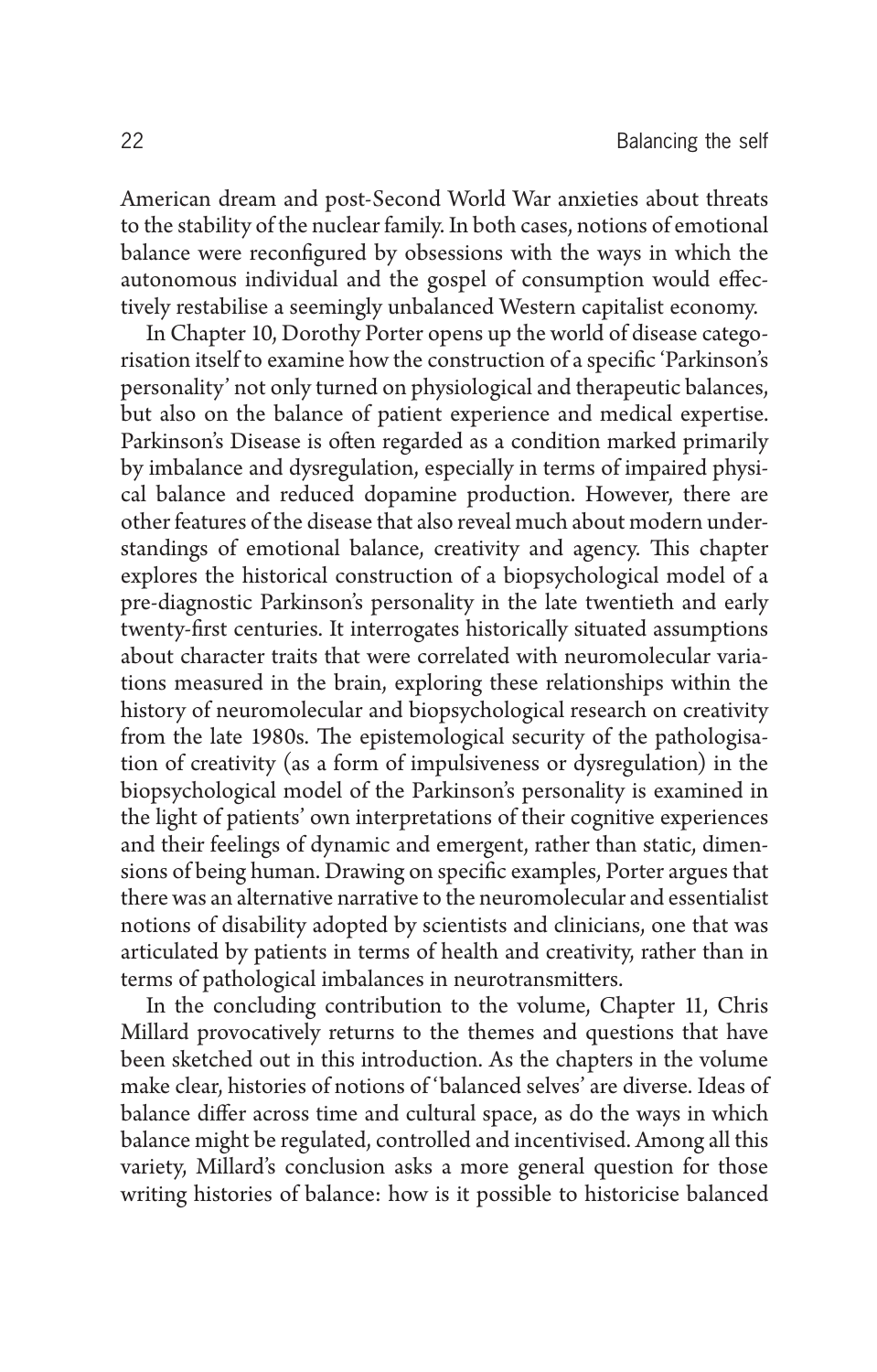selfhood at all? What is the basis for the assumption that human selves might be differently realised, socially or culturally constructed, according to the norms of different times and places? This chapter raises and addresses two challenges. First, it argues that a significant part of the notion of 'malleable humanity' comes from early twentieth-century anthropology, especially from work in the tradition of Franz Boas and Margaret Mead. Second, it demonstrates how these assumptions have become visible as a result of a resurgence of neurological, neurochemical and genomic visions of humanity since the late 1990s. If the malleable selves that populate our histories of balance are significantly anthropological, then their relationship with imperialism must be clarified. In addition, as the visibility of malleable selves is related to the resurgence of a new biological vision of humanity, historians also need to clarify and contextualise their own position in this contested terrain.

#### **Notes**

- 1 E. Hobsbawm, *The Age of Extremes: The Short Twentieth Century*, 1914–1991 (London: Michael Joseph, 1994).
- 2 E. Hobsbawm, *The Age of Revolution: Europe 1789-1848* (London: Abacus, 1962); E. Hobsbawm, *The Age of Capital*, 1848-1875 (London: Weidenfeld and Nicolson, 1985); E. Hobsbawm, *The Age of Empire*, 1870-1914 (London: Weidenfeld and Nicolson, 1987).
- 3 Hobsbawm, *The Age of Extremes*, p. 5.
- 4 Ibid., p. 8.
- 5 W. G. Carleton, 'Our post-crisis world', *American Scholar* , 33:1 (Winter 1963–4), 27–44.
- 6 Tze-ki Hon, *The Allure of the Nation: The Cultural and Historical Debates in Late Qing and Republican China* (Leiden: Brill, 2015), p. 91.
- 7 Hobsbawm, *The Age of Extremes*, p. 11.
- 8 G. Eghigian, A. Killen and C. Leuenberger, 'Introduction: the self as project: politics and the human sciences in the twentieth century', *Osiris* , 22 (2007), 1–25, at p. 12.
- 9 R. D. Laing, *The Divided Self: An Existential Study in Sanity and Madness* (London: Pelican Books, [1959] 1982), pp. 17–18. Laing pursued the distinctions and conflicts further in R. D. Laing, *Self and Others: Further Studies in Sanity and Madness* (London: Tavistock Publications, 1961).
- 10 Laing, *The Divided Self*, pp. 19–20.
- 11 Ibid., p. 12.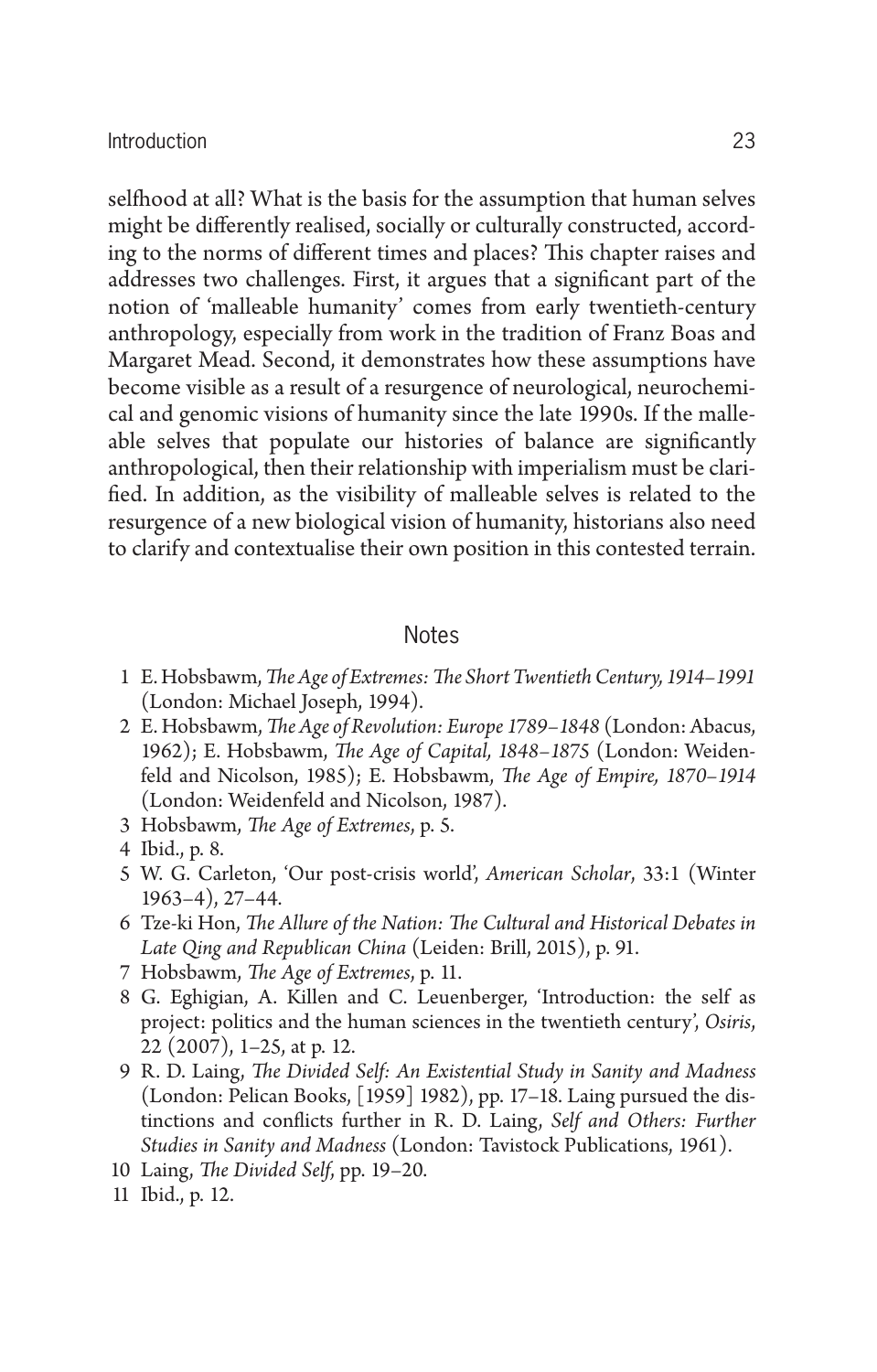- 12 E. Hsu, 'What next? Balance in medical practice and the medicomoral nexus of moderation', in P. Horden and E. Hsu (eds), *The Body in Balance: Humoral Medicines in Practice* (New York: Berghahn, 2013), pp. 259–80. On the regulation and expression of emotions in the twentieth century, see M. Jackson, 'Medical and scientific understandings', in J. Davidson and J. Damousi (eds), *A Cultural History of the Emotions in the Modern and Post-Modern Age* (London: Bloomsbury Academic, 2018), pp. 19–36.
- 13 Hsu, 'What next?', p. 259.
- 14 For provocative discussion of the notions of individualised, liquid societies, see: Z. Bauman, *The Individualized Society* (Cambridge: Polity Press, 2001); Z. Bauman, *Liquid Modernity*, 2nd edition (Cambridge: Polity Press, 2012).
- 15 For discussion of the exchange between physiological and political accounts of balance, or the use of the 'organic analogy', see: M. Jackson, The Age of Stress: Science and the Search for Stability (Oxford: Oxford University Press, 2013), pp. 94–5, 161–2, 256–8; S. J. Cross and W. R. Albury, 'Walter B. Cannon, L. J. Henderson and the organic analogy', Osiris, 3 (1987), 165-92; C. E. Russett, *The Concept of Equilibrium in American* Social Thought (New Haven, CT: Yale University Press, 1966).
- 16 On the need to 'maintain the balance' in marriage, see R. P. Travis and P. Y. Travis, 'Preparing couples for mid-life and the later years', in D. Mace (ed.), *Prevention in Family Services: Approaches to Family Wellness* (Beverley Hills, CA: Sage, 1983), pp. 87–97.
- 17 Dr M. Chan, 'Address to the 61st World Health Assembly', Geneva, Switzerland, 19 May 2008, available at www.who.int/dg/speeches/2008/ 20080519/en/ , accessed 28 April 2009.
- 18 For examples of these uses of balance, see: W. S. Churchill, *In the Balance: Speeches 1949–1950* (London: Cassell, 1951); J. C. Campbell and N. Ikegami, *The Art of Balance in Health Policy: Maintaining Japan's Low-Cost, Egalitarian System* (Cambridge: Cambridge University Press, 1998); E. S. More, *Restoring the Balance: Women Physicians and the Profession of Medicine, 1850–1995* (Cambridge, MA: Harvard University Press, 1999); E. de Bono, *The Happiness Purpose* (London: Maurice Temple Smith, 1977); L. Garrett, *The Coming Plague: Newly Emerging Diseases in a World Out of Balance* (London: Penguin, 1994).
- 19 S. McCredie, *Balance: In Search of the Lost Sense* (New York: Little, Brown and Company, 2007). See also Chapter 10 on Parkinson's Disease.
- 20 L. J. Henderson, 'The theory of neutrality regulation in the animal organism', *American Journal of Physiology* , 21:4 (1908), 427–48; L. J. Henderson, "The regulation of neutrality in the animal body', *Science*, 37:950 (1913),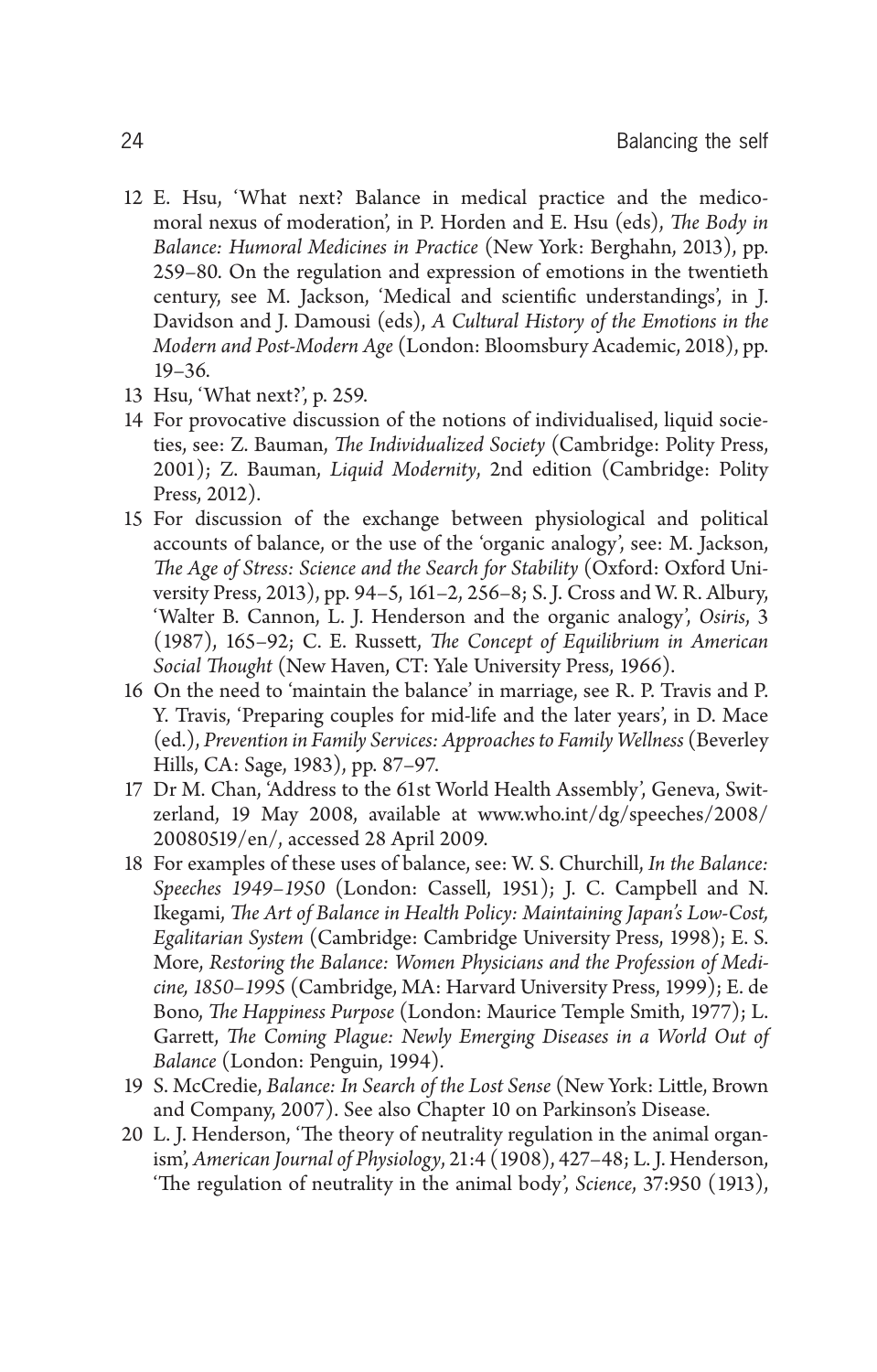389–95; W. B. Cannon, 'Organization for physiological homeostasis', *Physiological Reviews* , 9:3 (1929), 399–431; W. B. Cannon, 'Stresses and strains of homeostasis', American Journal of the Medical Sciences, 189:1 (1935), 1–14.

- 21 For example, M. Sakel, *Epilepsy* (New York: Philosophical Library, 1958), p. 104.
- 22 K. E. Appel, 'The acid-base equilibrium of the blood in psychotic patients', in K. E. Appel, C. B. Farr and P. J. Hodes, *Manic-Depressive Psychosis* (Oxford: Williams and Wilkins, 1932), pp. 203–16; M. Harris, S. Chandran, N. Chakraborty and D. Healy, 'Mood-stabilizers: the archaeology of the concept', *Bipolar Disorders* , 5:6 (2003), 446–52; M. Harris, S. Chandran, N. Chakraborty and D. Healy, 'The impact of mood stabilizers on bipolar disorder: the 1890s and 1990s compared', *History of Psychiatry* , 16:4 (2005), 423–34.
- 23 See Chapter 2.
- 24 W. B. Cannon, *The Wisdom of the Body* (New York: W. W. Norton and Company, [1932] 1939). For historical discussion of the political resonance of physiological equilibrium, see: G. E. Allen, 'J. S. Haldane: the development of the idea of control mechanisms in respiration', *Journal of the History of Medicine and Allied Sciences* , 22:4 (1967), 392–412; Cross and Albury, 'Walter B. Cannon, L. J. Henderson and the organic analogy', pp. 165–92; Russett, *The Concept of Equilibrium*; J. Parascandola, 'Organismic and holistic concepts in the thought of L. J. Henderson', *Journal of the History of Biology* , 4:1 (1971), 63–113.
- 25 See the wonderfully diverse collection of essays in P. Horden and E. Hsu (eds), *The Body in Balance: Humoral Medicines in Practice* (New York: Berghahn, 2013). On the history of yoga, see: M. Singleton and J. Byrne (eds), *Yoga in the Modern World: Contemporary Perspectives* (London: Routledge, 2008), pp. 49–74; S. Newcombe, 'Stretching for health and well-being: yoga and women in Britain, 1960–1980', Asian Medicine, 3:1 (2007), 37–63.
- 26 For fuller discussion of the history of massage, remedial gymnastics and physiotherapy, see K. Nias, 'Negotiating intimacies: gender, rehabilitation and the professionalisation of massage in Britain, *c* .1880–1920' (PhD thesis, Exeter, 2018).
- 27 A. Phillips, *On Balance* (London: Penguin, 2011). The concept of 'wellness' was introduced in the 1950s by the American biostatistician Halbert L. Dunn (1896–1975): H. L. Dunn, *High-Level Wellness* (Arlington, VA: Beatty Press, 1961).
- 28 S. Freud, *Beyond the Pleasure Principle and Other Writings* , trans. J. Reddick (London: Penguin Books, [1922] 2003).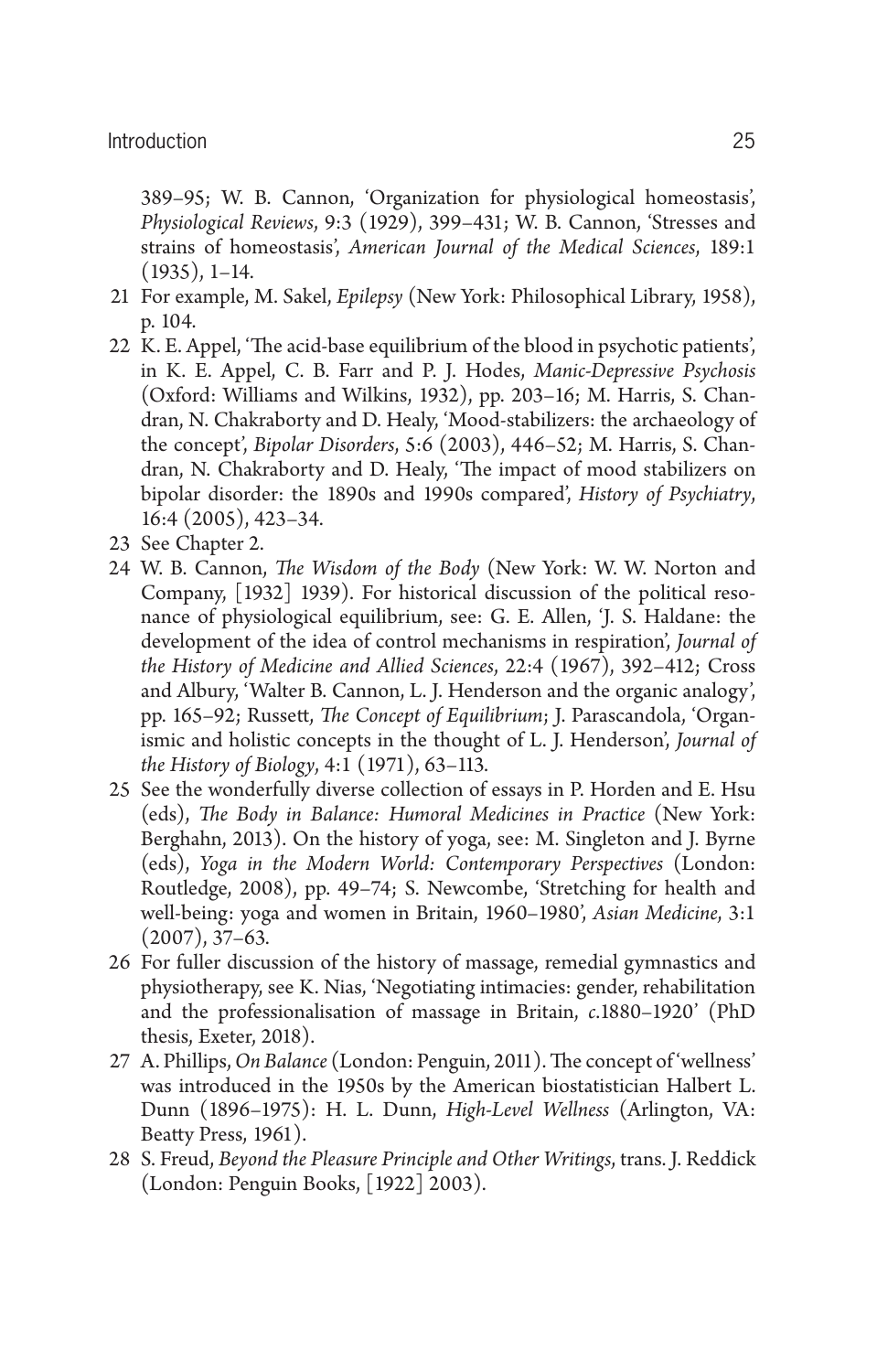- 29 Echoing earlier work on the autonomic nervous system and physiological function, neuroendocrine and immunological imbalances have also recently been implicated in the pathogenesis of manic depression: A. Duffy, U. Lewitzka, S. Doucette, A. Andreazza and P. Grof, 'Biological indicators of illness risk in offspring of bipolar parents: targeting the hypothalamic-pituitary-adrenal axis and immune system', *Early Intervention in Psychiatry* , 6:2 (2012), 128–37.
- 30 D. Healy, *Mania: A Short History of Bipolar Disorder* (Baltimore: Johns Hopkins University Press, 2008); D. Healy, 'The latest mania: selling bipolar disorder', *PLoS Medicine*, 3:4 (2006), e185; F. Baughman, 'There is no such thing as a psychiatric disorder/disease/chemical imbalance', *PLoS Medicine*, 3:7 (2006), e318; S. N. Ghaemi, 'The newest mania: seeing disease mongering everywhere', *PLoS Medicine*, 3:7 (2006), e319; D. Healy, 'The best hysterias: author's response to Ghaemi', *PLoS Medicine*, 3:7 (2006), e320; J. R. Lacasse and J. Leo, 'Questionable advertising of psychotropic medications and disease mongering', *PLoS Medicine*, 3:7 (2006), e321; J. Moncrieff, *The Myth of the Chemical Cure: A Critique of Psychiatric Drug Treatment* (Basingstoke: Palgrave Macmillan, 2009).
- 31 For a discussion of some of these issues in North America, see: A. Scull, 'The mental health sector and the social sciences in post-World War II USA. Part 1: total war and its aftermath', *History of Psychiatry*, 22:1 (2011), 3-19; A. Scull, 'The mental health sector and the social sciences in post-World War II USA. Part 2: the impact of federal research funding and the drugs revolution', *History of Psychiatry* , 22:3 (2011), 268–84.
- 32 K. Menninger, *The Vital Balance: The Life Processes in Mental Health and Illness* (New York: Viking Press, 1963).
- 33 Ibid., p. 84.
- 34 Ibid., pp. 88–9.
- 35 Ibid., p. 93.
- 36 G. Canguilhem, 'Régulation (épistémologie)', in *Encyclopaedia Universalis* , p. 3, cited and discussed in M. Arminjon, 'Birth of the allostatic model: from Cannon's biocracy to critical physiology', *Journal of the History of Biology* (2015), doi: 10.1007/s10739–015–9420–9.
- 37 B. S. Dohrenwend and B. P. Dohrenwend (eds), *Stressful Life Events: Th eir Nature and Effects* (New York: John Wiley, 1974); B. P. Dohrenwend and B. S. Dohrenwend, *Social Status and Psychological Disorder: A Causal Inquiry* (New York: Wiley-Interscience, 1969); A. McCarthy and C. Coleborne (eds), *Migration, Ethnicity, and Mental Health: International Perspectives* (London: Routledge, 2012).
- 38 R. S. Lazarus, *Psychological Stress and the Coping Process* (New York: McGraw-Hill, 1966).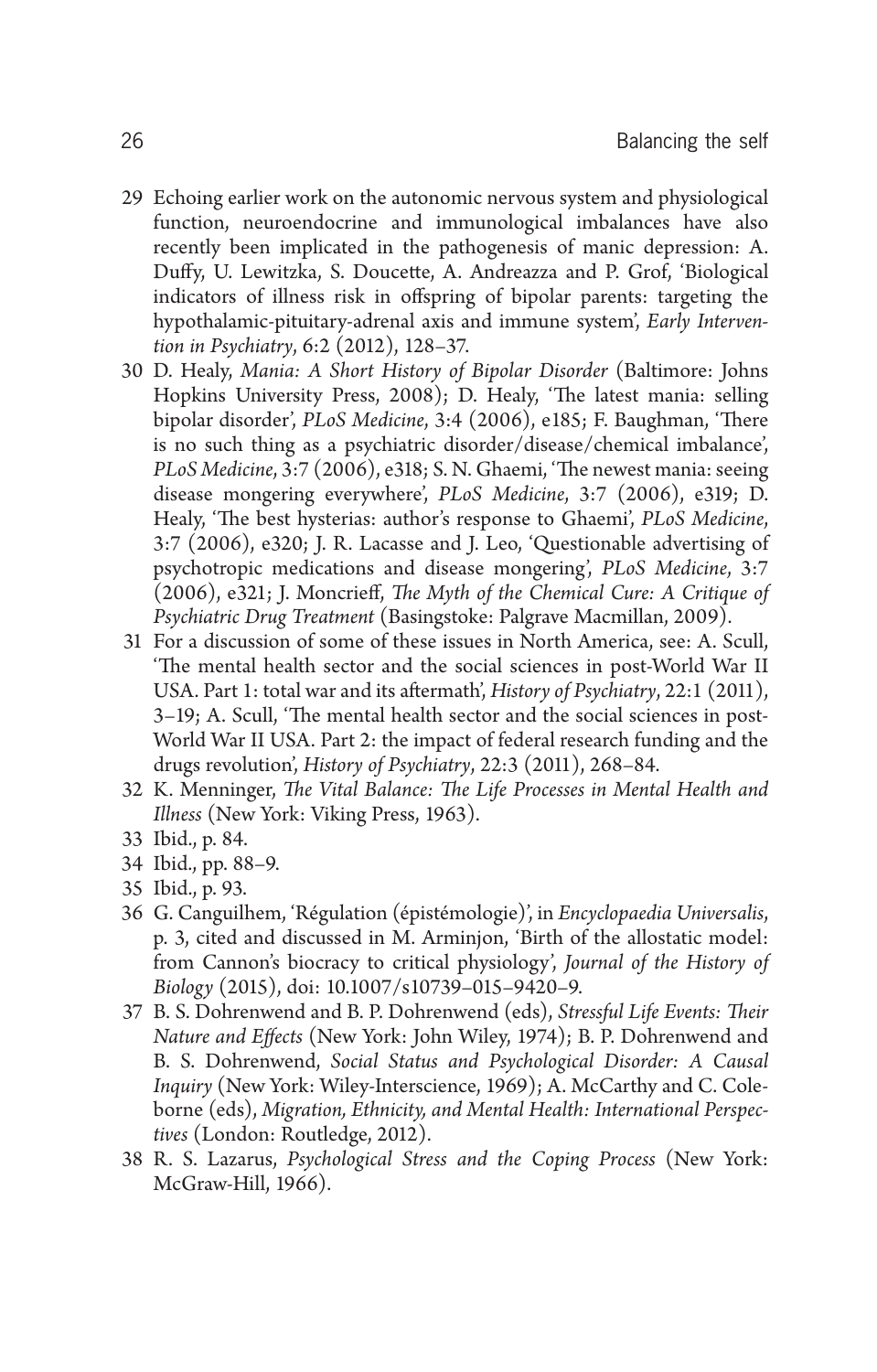## Introduction 27

- 39 For a discussion of Hans Selye's theories of stress and coping, see Jackson, *The Age of Stress*, pp. 181–223.
- 40 A. T. Beck, *Cognitive Therapy and the Emotional Disorders* (New York: Meridian,  $1976$ ); A. T. Beck, 'The past and future of cognitive therapy', *Journal of Psychotherapy Practice and Research* , 6:4 (1997), 276–84.
- 41 H. Benson, *The Relaxation Response* (New York: Avon Books, 1975). See also Chapter 6 on relaxation.
- 42 J. Kabat-Zinn, *Full Catastrophe Living: How to Cope with Stress, Pain and Illness Using Mindfulness Meditation* , 2nd edition (London: Piatkus, 2004).
- 43 M. Thatcher, 'Speech to the Royal Society', 27 September 1988, available at www.margaretthatcher.org/document/107346, accessed August 2019.
- 44 R. Carson, *Silent Spring* (Boston, MA: Riverside Press, 1962); J. Lovelock, *Gaia: A New Look at Life on Earth* (Oxford: Oxford University Press, [1979] 1995).
- 45 F. N. Egerton, 'Changing concepts of the balance of nature', *Quarterly Review of Biology*, 48:2 (1973), 322–50; J. Kricher, *The Balance of Nature: Ecology's Enduring Myth* (Princeton: Princeton University Press, 2009).
- 46 A. Gore, *Earth in the Balance: Ecology and the Human Spirit* (New York: Penguin, 1993).
- 47 G. Mitman, *Breathing Space: How Allergies Shape Our Lives and Landscapes* (New Haven, CT: Yale University Press, 2007); M. Jackson, *Allergy: The History of a Modern Malady* (London: Reaktion Books, 2006); D. G. Schuster, *Neurasthenic Nation: America's Search for Health, Happiness, and Comfort, 1869–1920* (New Brunswick, NJ: Rutgers University Press, 2011).
- 48 P. Ehrlich, *The Population Bomb* (London: Ballantine Books, 1968); L. Levi and L. Andersson, *Psychosocial Stress: Population, Environment and Quality of Life* (New York: Spectrum Books, 1975).
- 49 Levi and Andersson, *Psychosocial Stress* , pp. xiv, 96.
- 50 Lovelock, *Gaia* , pp. ix–x, 10.
- 51 Ibid., pp. 44–58, 100–14, 119.
- 52 Egerton, 'Changing concepts of the balance of nature'. See also: G. Mitman, 'In search of health: landscape and disease in American environmental history', *Environmental History* , 10:2 (2005), 184–210; S. Müller-Wille, 'The economy of nature in classical natural history', *Studies in the History of Biology* , 4:4 (2012), 38–49.
- 53 Eghigian, Killen and Leuenberger, 'Self as project', pp. 3–4.
- 54 M. Foucault, 'Technologies of the self', in L. H. Martin, H. Gutman and P. H. Hutt on (eds), *Technologies of the Self: A Seminar with Michel Foucault* (London: Tavistock Press, 1988), pp. 16–49.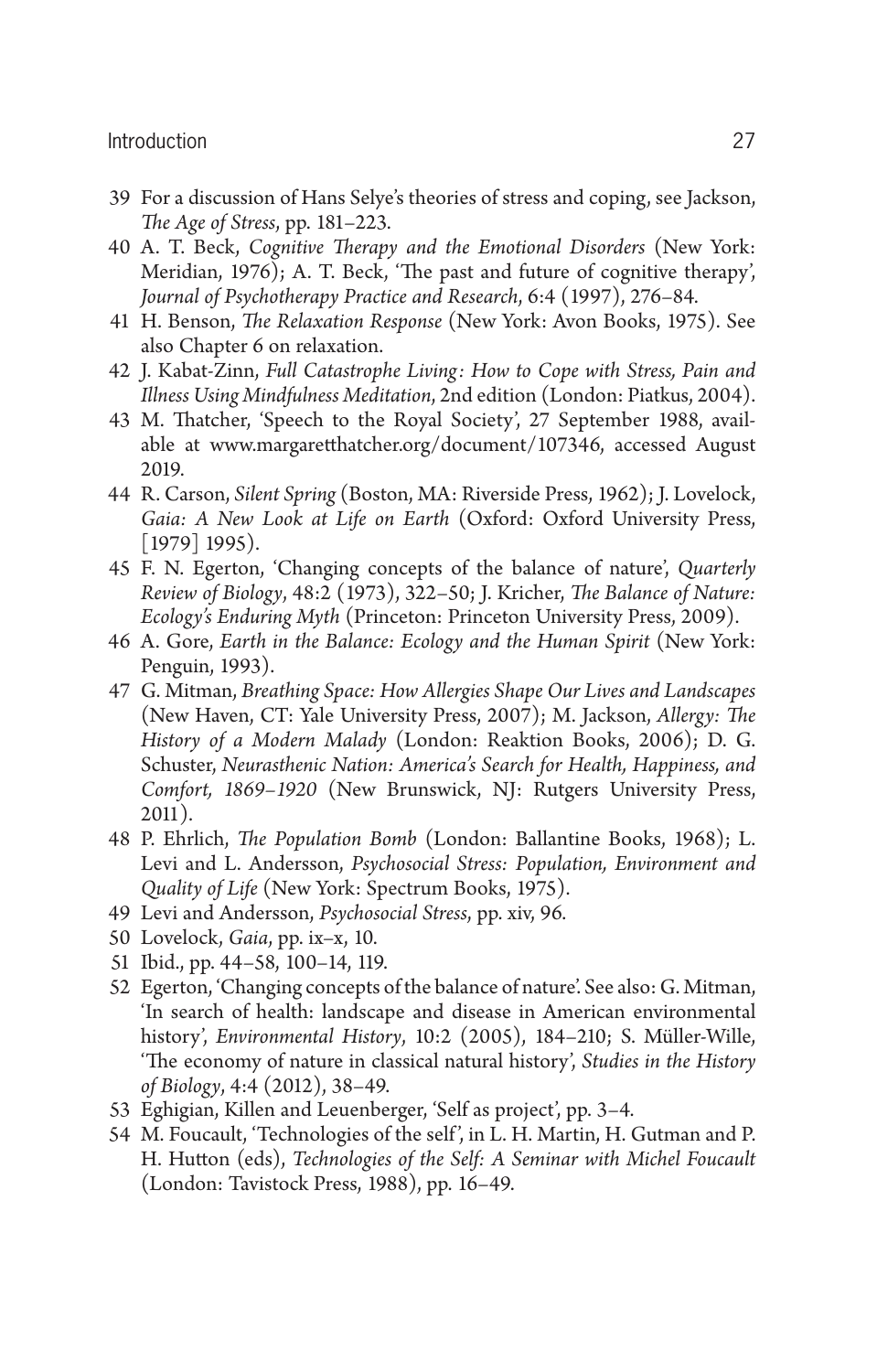- 55 For warnings against teleology: R. Porter, 'Introduction', in R. Porter (ed.), *Rewriting the Self: Histories from the Renaissance to the Present* (London: Routledge, 1997), pp. 1–14; P. Burke, 'Representations of the self from Petrarch to Descartes', in Porter (ed.), *Rewriting the Self*, pp. 17–28. Though not mentioned in these texts, it is enough to recall how *fin de siècle* theories of eugenics and social Darwinism offered much more cynical and deterministic visions of the self than earlier periods: N. Stepan, *The Idea of Race in Science: Great Britain, 1800–1960* (Basingstoke: Macmillan, 1982); D. Porter, *Health, Civilisation, and the State: A History of Public Health from Ancient to Modern Times* (London: Routledge, 1999).
- 56 S. Greenblatt, *Renaissance Self-Fashioning: From More to Shakespeare* (Chicago: University of Chicago Press, [1980] 2005); C. Taylor, *Sources*  of the Self: The Making of Modern Identity (Cambridge: Cambridge University Press, [1989] 2004); D. E. Hall, *Subjectivity* (London: Routledge, 2004); J. Seigel, *The Idea of the Self: Thought and Experience in Western Europe Since the Seventeenth Century* (Cambridge: Cambridge University Press, 2005). On the policing of boundaries of individuality and selfhood along lines of race, gender, sexuality and status, despite (or perhaps because of) a rhetoric of universality: U. S. Mehta, *Liberalism and Empire: A Study*  in Nineteenth Century British Liberal Thought (Chicago: University of Chicago Press, 1999); N. L. Stepan, 'Race, gender, science and citizenship', in C. Hall (ed.), *Cultures of Empire: Colonisers in Britain and the Empire in the Nineteenth and Twentieth Centuries* (Manchester: Manchester University Press, 2000), pp. 61–86.
- 57 D. Armstrong, *A New History of Identity: A Sociology of Medical Knowledge* (Basingstoke: Palgrave, 2002); M. Thomson, *Psychological Subjects: Identity, Culture and Health in Twentieth-Century Britain* (Oxford: Oxford University Press, 2006); R. Hayward, *The Transformation of the Psyche in British Primary Care, 1870–1970* (London: Bloomsbury Academic, 2014). See also the discussions below on social movements, 'psy' sciences and post-war academic work.
- 58 M. Shapira, *The War Inside: Psychoanalysis, Total War, and the Making of the Democratic Self in Postwar Britain* (Cambridge: Cambridge University Press, 2013).
- 59 M. Francis, 'Tears, tantrums, and bared teeth: the emotional economy of three Conservative prime ministers, 1951–1963', *Journal of British Studies* , 41:3 (2002), 354–87.
- 60 M. Francis, 'The Labour Party: modernisation and the politics of restraint', in B. Conekin, F. Mort and C. Waters (eds), *Moments of Modernity: Reconstructing Britain, 1945–1964* (London: Rivers Oram Press, 1999), pp. 152–70.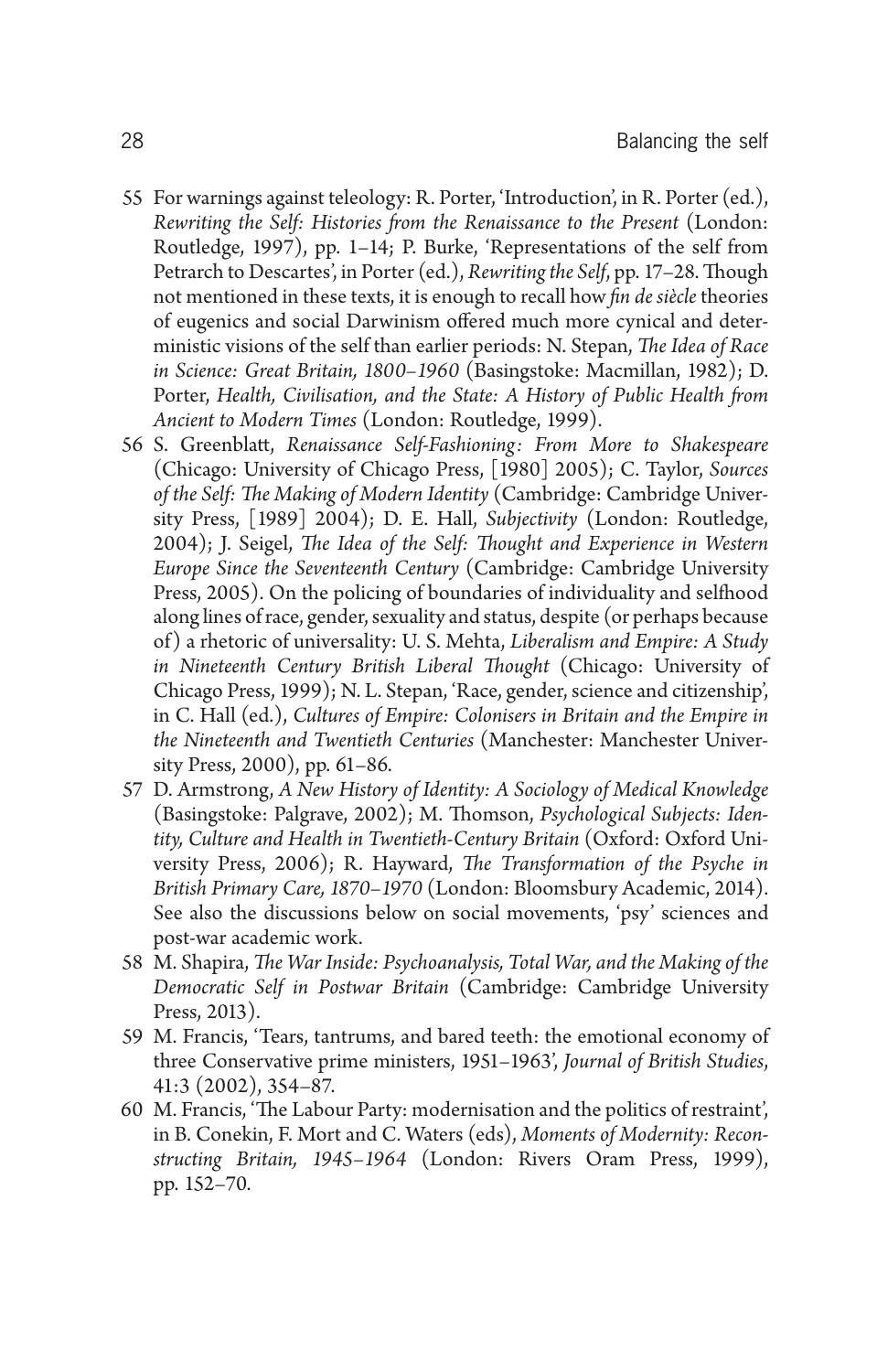## Introduction 29

- 61 Eghigian, Killen and Leuenberger, 'Self as project', pp. 12–13.
- 62 M. Fulbrook and A. I. Port (eds), *Becoming East German: Socialist Struc*tures and Sensibilities after Hitler (New York: Berghahn Books, 2013).
- 63 Hall, *Subjectivity*; A. Elliott, *Concepts of the Self*, 2nd edition (Bristol: Polity Press, 2007).
- 64 For instance: F. Fanon, *Black Skin, White Masks* , trans. C. L. Markmann (London: Pluto Press, [1952] 1986); S. de Beauvoir, *The Second Sex* (London: Vintage Classic, [1949] 2015); D. Riley, *Am I That Name?: Feminism and the Category of 'Women' in History* (Basingstoke: Macmillan, 1988); bell hooks, *Ain't I a Woman: Black Women and Feminism* (Oxford: Routledge, [1981] 2015).
- 65 For an overview of the role of 'psy' practices and knowledges in shaping the modern self: N. Rose, 'Assembling the modern self', in Porter (ed.), *Rewriting the Self* , pp. 224–48.
- 66 N. Rose and P. Miller, 'Political power beyond the state: problematics of government', *British Journal of Sociology* , 43:2 (1992), 173–205; M. Dean, *Governmentality: Power and Rule in Modern Society* , 2nd edition (London: Sage, 2010).
- 67 N. Rose, *Governing the Soul: The Shaping of the Private Self*, 2nd edition (London: Free Association Books, 1999). Though from a different perspective, similar arguments have been made for the sociological encounter: M. Savage, Identities and Social Change in Britain since 1940: The Politics of *Method* (Oxford: Oxford University Press, 2010).
- 68 Rose, *Governing the Soul*; H. M. Rimke, 'Governing citizens through selfhelp literature', *Cultural Studies* , 14:1 (2000), 61–78.
- 69 G. Huxford, *The Korean War in Britain: Citizenship*, Selfhood and Forgetting (Manchester: Manchester University Press, 2018), p. 6. For instance: P. Joyce, 'Governmentality and risk: setting priorities in the new NHS', *Sociology of Health and Illness* , 23:5 (2001), 594–614.
- 70 Thomson, Psychological Subjects.
- 71 S. Freud, 'The question of lay analysis', in A. Freud (ed.), *The Essentials of Psycho-Analysis* (London: Penguin, 1991), pp. 7–65. As Hayward notes, the concept of the unconscious has a rich history beyond Freud: Hayward, *The Transformation of the Psyche*. On the influence of such 'depth' psychologies, see: T. Chettiar, "More than a contract?": The emergence of a statesupported marriage welfare service and the politics of emotional life in post-1945 Britain', *Journal of British Studies* , 55:3 (2016), 566–91. Also see Chapter 2.
- 72 A. Marshall, *Principles of Economics* , 8th edition (Basingstoke: Palgrave Macmillan, [1920] 2013). See particularly Book III on 'wants and their satisfactions'. Concepts of balance were also central to understanding the